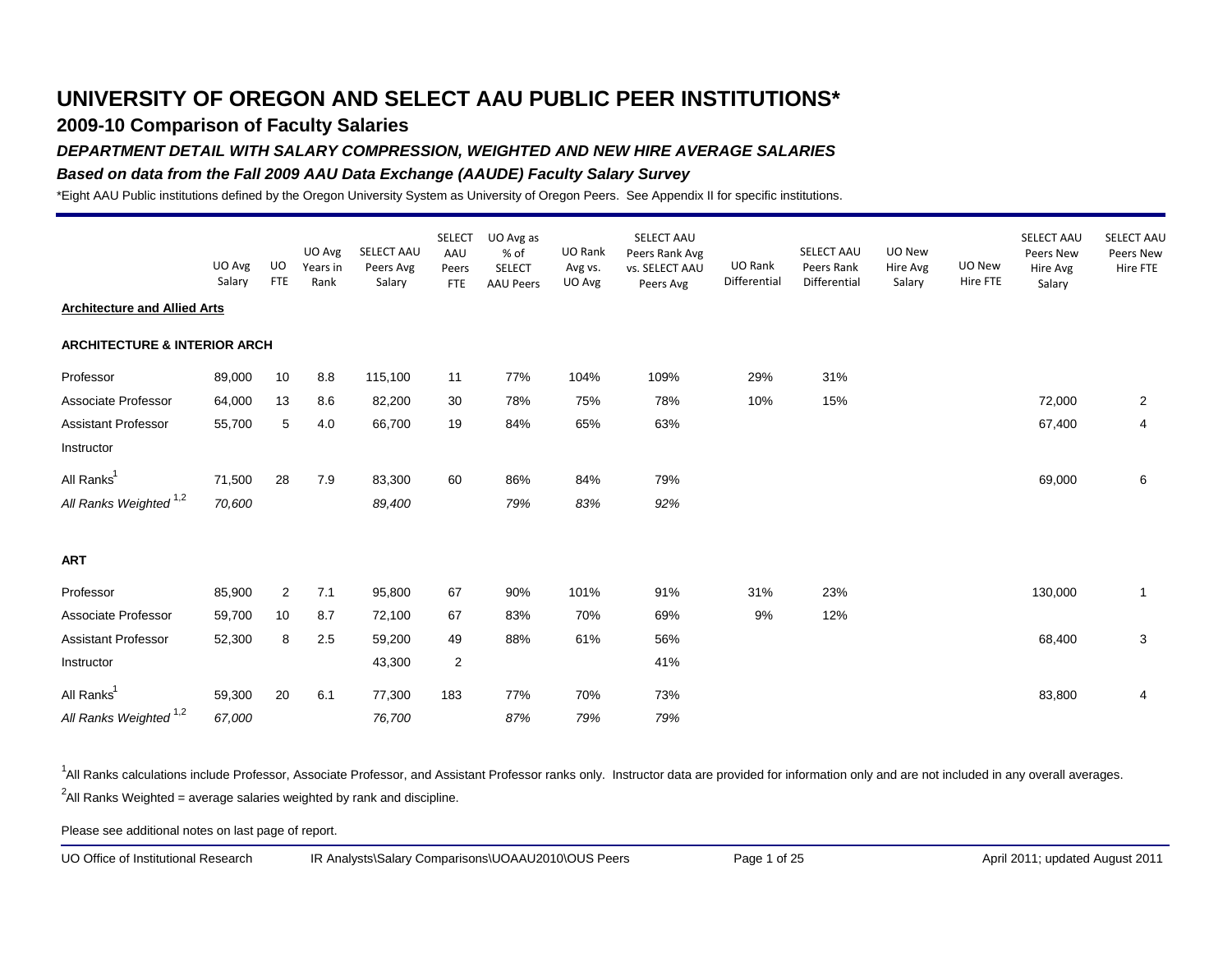## **2009-10 Comparison of Faculty Salaries**

#### *DEPARTMENT DETAIL WITH SALARY COMPRESSION, WEIGHTED AND NEW HIRE AVERAGE SALARIES*

#### *Based on data from the Fall 2009 AAU Data Exchange (AAUDE) Faculty Salary Survey*

\*Eight AAU Public institutions defined by the Oregon University System as University of Oregon Peers. See Appendix II for specific institutions.

|                                     | UO Avg<br>Salary | UO.<br><b>FTE</b> | UO Avg<br>Years in<br>Rank | SELECT AAU<br>Peers Avg<br>Salary | <b>SELECT</b><br>AAU<br>Peers<br><b>FTE</b> | UO Avg as<br>% of<br><b>SELECT</b><br><b>AAU Peers</b> | UO Rank<br>Avg vs.<br>UO Avg | SELECT AAU<br>Peers Rank Avg<br>vs. SELECT AAU<br>Peers Avg | UO Rank<br>Differential | SELECT AAU<br>Peers Rank<br>Differential | UO New<br>Hire Avg<br>Salary | UO New<br>Hire FTE | SELECT AAU<br>Peers New<br>Hire Avg<br>Salary | SELECT AAL<br>Peers New<br>Hire FTE |
|-------------------------------------|------------------|-------------------|----------------------------|-----------------------------------|---------------------------------------------|--------------------------------------------------------|------------------------------|-------------------------------------------------------------|-------------------------|------------------------------------------|------------------------------|--------------------|-----------------------------------------------|-------------------------------------|
| <b>Architecture and Allied Arts</b> |                  |                   |                            |                                   |                                             |                                                        |                              |                                                             |                         |                                          |                              |                    |                                               |                                     |
| <b>ART HISTORY</b>                  |                  |                   |                            |                                   |                                             |                                                        |                              |                                                             |                         |                                          |                              |                    |                                               |                                     |
| Professor                           | 107,800          | $\overline{2}$    | 19.1                       | 118,100                           | 25                                          | 91%                                                    | 126%                         | 112%                                                        | 51%                     | 43%                                      |                              |                    |                                               |                                     |
| Associate Professor                 | 64,700           | 4                 | 9.6                        | 73,000                            | 22                                          | 89%                                                    | 76%                          | 69%                                                         | 11%                     | 9%                                       |                              |                    | 75,000                                        | $\mathbf{1}$                        |
| <b>Assistant Professor</b>          | 55,300           | 3                 | 1.4                        | 63,900                            | 19                                          | 87%                                                    | 65%                          | 61%                                                         |                         |                                          | 55,000                       | $\overline{2}$     | 62,300                                        | 3                                   |
| Instructor                          |                  |                   |                            |                                   |                                             |                                                        |                              |                                                             |                         |                                          |                              |                    |                                               |                                     |
| All Ranks <sup>1</sup>              | 71,100           | 9                 | 9.0                        | 87,500                            | 66                                          | 81%                                                    | 83%                          | 83%                                                         |                         |                                          | 55,000                       | $\overline{2}$     | 65,500                                        | 4                                   |
| All Ranks Weighted <sup>1,2</sup>   | 77,600           |                   |                            | 86,800                            |                                             | 89%                                                    | 92%                          | 89%                                                         |                         |                                          |                              |                    |                                               |                                     |
| <b>ARTS &amp; ADMINISTRATION</b>    |                  |                   |                            |                                   |                                             |                                                        |                              |                                                             |                         |                                          |                              |                    |                                               |                                     |
| Professor                           |                  |                   |                            |                                   |                                             |                                                        |                              |                                                             |                         |                                          |                              |                    |                                               |                                     |
| Associate Professor                 | 68,000           | $\mathbf{1}$      | 0.1                        |                                   |                                             |                                                        | 80%                          |                                                             | 20%                     |                                          |                              |                    |                                               |                                     |
| <b>Assistant Professor</b>          | 50,800           | 3                 | 3.4                        |                                   |                                             |                                                        | 60%                          |                                                             |                         |                                          |                              |                    |                                               |                                     |
| Instructor                          |                  |                   |                            |                                   |                                             |                                                        |                              |                                                             |                         |                                          |                              |                    |                                               |                                     |
| All Ranks <sup>1</sup>              | 55,100           | $\overline{4}$    | 2.6                        |                                   |                                             |                                                        | 65%                          |                                                             |                         |                                          |                              |                    |                                               |                                     |
| All Ranks Weighted <sup>1,2</sup>   | 59,400           |                   |                            |                                   |                                             |                                                        | 70%                          |                                                             |                         |                                          |                              |                    |                                               |                                     |

<sup>1</sup>All Ranks calculations include Professor, Associate Professor, and Assistant Professor ranks only. Instructor data are provided for information only and are not included in any overall averages.  $^2$ All Ranks Weighted = average salaries weighted by rank and discipline.

Please see additional notes on last page of report.

UO Office of Institutional Research IR Analysts\Salary Comparisons\UOAAU2010\OUS Peers Page 2 of 25 April 2011; updated August 2011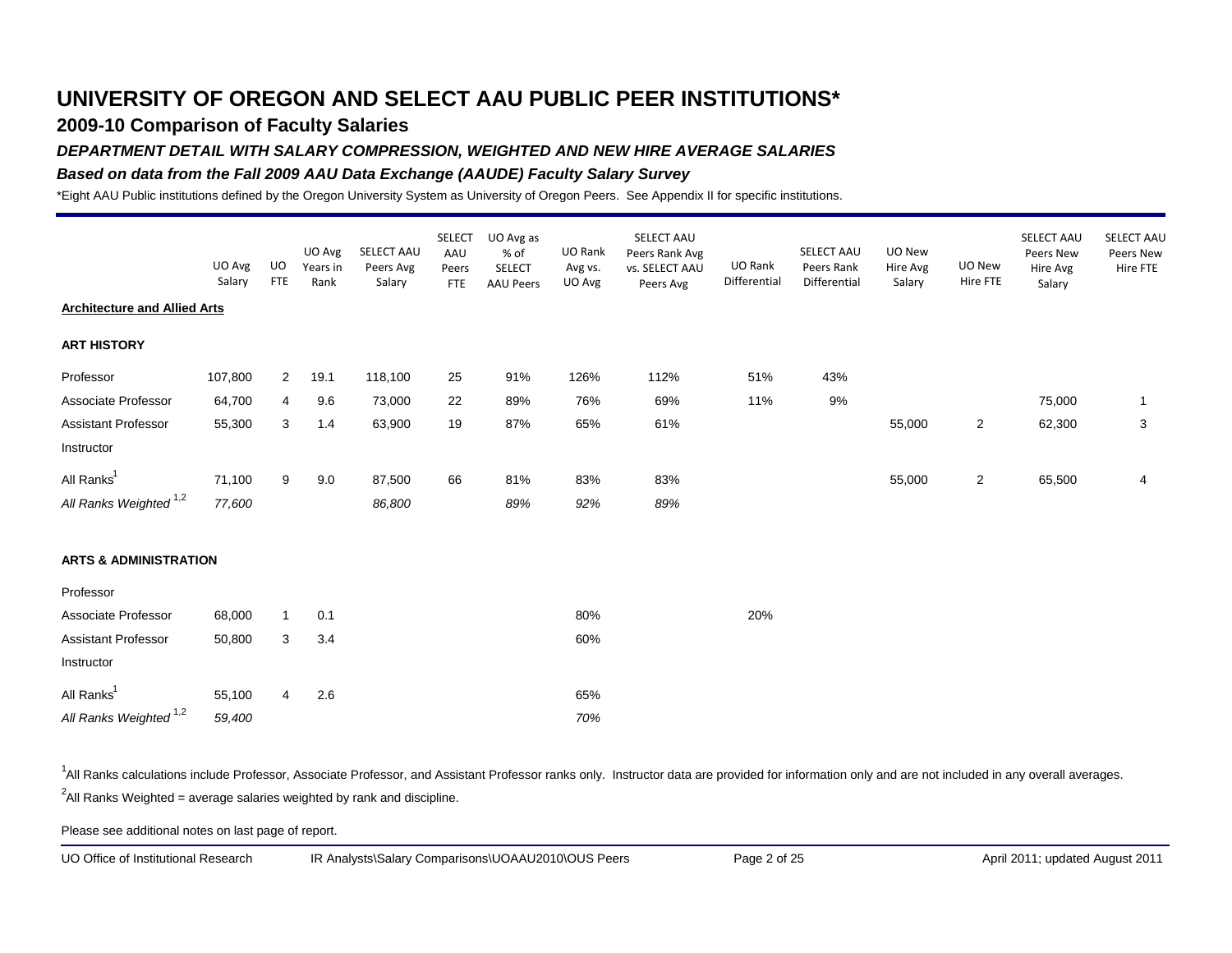## **2009-10 Comparison of Faculty Salaries**

#### *DEPARTMENT DETAIL WITH SALARY COMPRESSION, WEIGHTED AND NEW HIRE AVERAGE SALARIES*

#### *Based on data from the Fall 2009 AAU Data Exchange (AAUDE) Faculty Salary Survey*

\*Eight AAU Public institutions defined by the Oregon University System as University of Oregon Peers. See Appendix II for specific institutions.

|                                            | UO Avg<br>Salary | <b>UO</b><br><b>FTE</b> | UO Avg<br>Years in<br>Rank | SELECT AAU<br>Peers Avg<br>Salary | <b>SELECT</b><br>AAU<br>Peers<br><b>FTE</b> | UO Avg as<br>% of<br><b>SELECT</b><br><b>AAU Peers</b> | UO Rank<br>Avg vs.<br>UO Avg | SELECT AAU<br>Peers Rank Avg<br>vs. SELECT AAU<br>Peers Avg | UO Rank<br>Differential | SELECT AAU<br>Peers Rank<br>Differential | UO New<br>Hire Avg<br>Salary | UO New<br>Hire FTE | SELECT AAU<br>Peers New<br>Hire Avg<br>Salary | SELECT AAL<br>Peers New<br>Hire FTE |
|--------------------------------------------|------------------|-------------------------|----------------------------|-----------------------------------|---------------------------------------------|--------------------------------------------------------|------------------------------|-------------------------------------------------------------|-------------------------|------------------------------------------|------------------------------|--------------------|-----------------------------------------------|-------------------------------------|
| <b>Architecture and Allied Arts</b>        |                  |                         |                            |                                   |                                             |                                                        |                              |                                                             |                         |                                          |                              |                    |                                               |                                     |
| <b>LANDSCAPE ARCHITECTURE</b>              |                  |                         |                            |                                   |                                             |                                                        |                              |                                                             |                         |                                          |                              |                    |                                               |                                     |
| Professor                                  | 95,500           | 5                       | 17.7                       |                                   |                                             |                                                        | 112%                         |                                                             | 42%                     |                                          |                              |                    |                                               |                                     |
| Associate Professor                        | 59,500           | 3                       | 6.1                        | 79,400                            | 10                                          | 75%                                                    | 70%                          | 75%                                                         | 2%                      | 19%                                      |                              |                    |                                               |                                     |
| <b>Assistant Professor</b>                 | 57,600           | $\mathbf{1}$            | 5.1                        | 59,100                            | 4                                           | 97%                                                    | 68%                          | 56%                                                         |                         |                                          |                              |                    |                                               |                                     |
| Instructor                                 |                  |                         |                            |                                   |                                             |                                                        |                              |                                                             |                         |                                          |                              |                    |                                               |                                     |
| All Ranks <sup>1</sup>                     | 79,300           | 9                       | 12.4                       | 73,600                            | 14                                          | 108%                                                   | 93%                          | 70%                                                         |                         |                                          |                              |                    |                                               |                                     |
| All Ranks Weighted <sup>1,2</sup>          | 72,200           |                         |                            | 69,200                            |                                             | 104%                                                   | 85%                          | 71%                                                         |                         |                                          |                              |                    |                                               |                                     |
| <b>PLANNING, PUBLIC POLICY, &amp; MGMT</b> |                  |                         |                            |                                   |                                             |                                                        |                              |                                                             |                         |                                          |                              |                    |                                               |                                     |
| Professor                                  | 95,700           | $\mathbf{1}$            | 15.1                       | 130,800                           | 52                                          | 73%                                                    | 112%                         | 124%                                                        | 23%                     | 36%                                      |                              |                    | 130,000                                       | $\mathbf{1}$                        |
| Associate Professor                        | 76,300           | 5                       | 2.9                        | 93,100                            | 39                                          | 82%                                                    | 89%                          | 88%                                                         | 20%                     | 17%                                      |                              |                    |                                               |                                     |
| Assistant Professor                        | 59,400           | 3                       | 2.4                        | 75,100                            | 39                                          | 79%                                                    | 70%                          | 71%                                                         |                         |                                          |                              |                    | 80,300                                        | 11                                  |
| Instructor                                 |                  |                         |                            | 75,000                            | $\mathbf{1}$                                |                                                        |                              | 71%                                                         |                         |                                          |                              |                    | 75,000                                        | $\mathbf{1}$                        |
| All Ranks <sup>1</sup>                     | 72,800           | 9                       | 4.1                        | 102,800                           | 130                                         | 71%                                                    | 85%                          | 98%                                                         |                         |                                          |                              |                    | 84,400                                        | 12                                  |
| All Ranks Weighted 1,2                     | 78,100           |                         |                            | 101,300                           |                                             | 77%                                                    | 92%                          | 104%                                                        |                         |                                          |                              |                    |                                               |                                     |

<sup>1</sup>All Ranks calculations include Professor, Associate Professor, and Assistant Professor ranks only. Instructor data are provided for information only and are not included in any overall averages.  $^2$ All Ranks Weighted = average salaries weighted by rank and discipline.

Please see additional notes on last page of report.

UO Office of Institutional Research IR Analysts\Salary Comparisons\UOAAU2010\OUS Peers Page 3 of 25 April 2011; updated August 2011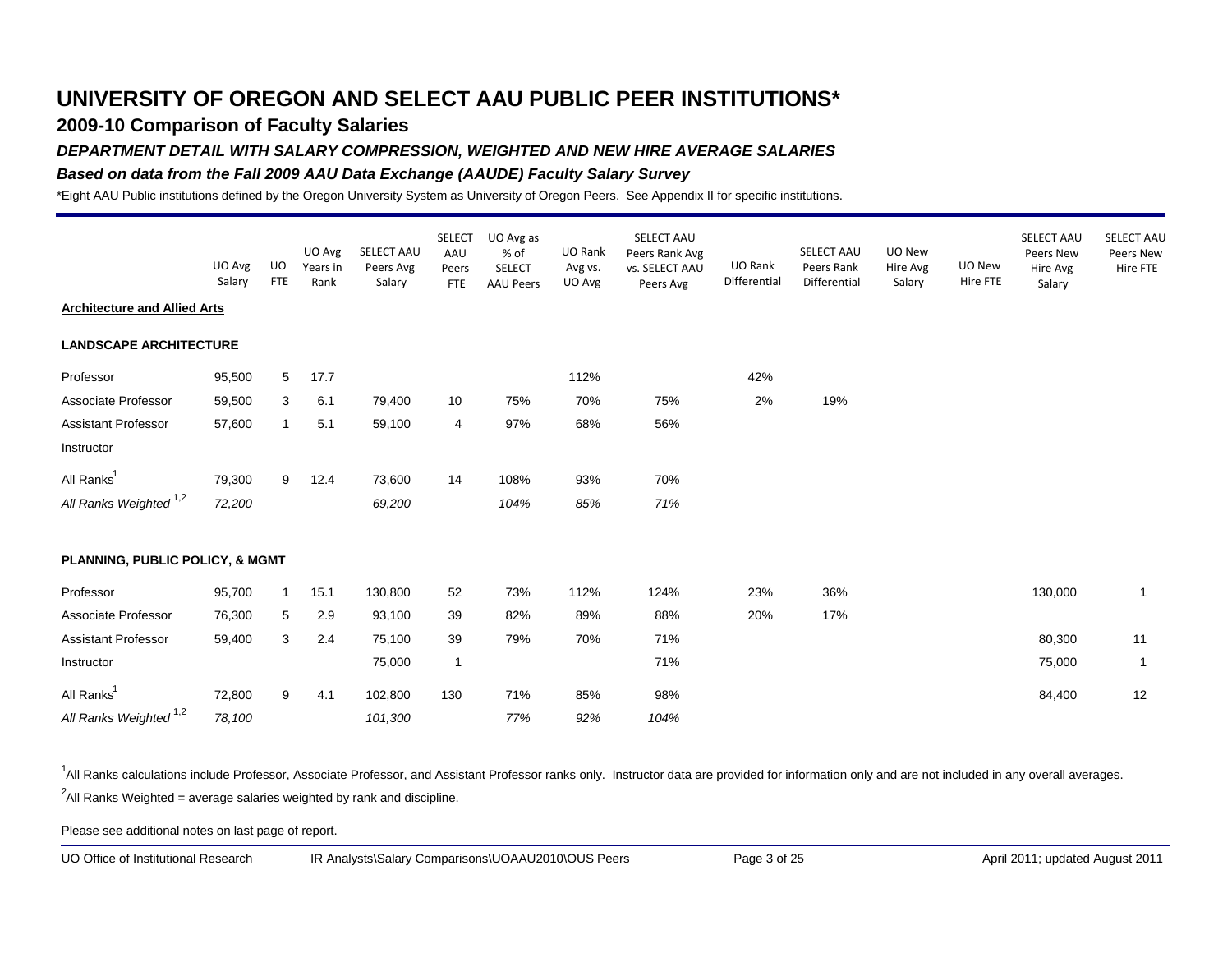## **2009-10 Comparison of Faculty Salaries**

### *DEPARTMENT DETAIL WITH SALARY COMPRESSION, WEIGHTED AND NEW HIRE AVERAGE SALARIES*

#### *Based on data from the Fall 2009 AAU Data Exchange (AAUDE) Faculty Salary Survey*

\*Eight AAU Public institutions defined by the Oregon University System as University of Oregon Peers. See Appendix II for specific institutions.

|                                   | UO Avg<br>Salary | UO.<br><b>FTE</b> | UO Avg<br>Years in<br>Rank | SELECT AAU<br>Peers Avg<br>Salary | <b>SELECT</b><br>AAU<br>Peers<br><b>FTE</b> | UO Avg as<br>% of<br><b>SELECT</b><br><b>AAU Peers</b> | UO Rank<br>Avg vs.<br>UO Avg | SELECT AAU<br>Peers Rank Avg<br>vs. SELECT AAU<br>Peers Avg | UO Rank<br>Differential | SELECT AAU<br>Peers Rank<br>Differential | UO New<br>Hire Avg<br>Salary | UO New<br>Hire FTE | SELECT AAU<br>Peers New<br>Hire Avg<br>Salary | <b>SELECT AAU</b><br>Peers New<br>Hire FTE |
|-----------------------------------|------------------|-------------------|----------------------------|-----------------------------------|---------------------------------------------|--------------------------------------------------------|------------------------------|-------------------------------------------------------------|-------------------------|------------------------------------------|------------------------------|--------------------|-----------------------------------------------|--------------------------------------------|
| <b>CAS Humanities</b>             |                  |                   |                            |                                   |                                             |                                                        |                              |                                                             |                         |                                          |                              |                    |                                               |                                            |
| <b>CLASSICS AND HUMANITIES</b>    |                  |                   |                            |                                   |                                             |                                                        |                              |                                                             |                         |                                          |                              |                    |                                               |                                            |
| Professor                         | 80,500           | $\mathbf{1}$      | 1.1                        | 108,500                           | 37                                          | 74%                                                    | 94%                          | 103%                                                        | 11%                     | 32%                                      |                              |                    | 112,000                                       | $\mathbf{1}$                               |
| Associate Professor               | 71,400           | $\overline{2}$    | 9.1                        | 74,400                            | 31                                          | 96%                                                    | 84%                          | 71%                                                         | 23%                     | 16%                                      |                              |                    | 122,000                                       | $\overline{1}$                             |
| <b>Assistant Professor</b>        | 52,000           | $\mathbf{1}$      | 1.1                        | 57,600                            | 19                                          | 90%                                                    | 61%                          | 55%                                                         |                         |                                          |                              |                    |                                               |                                            |
| Instructor                        |                  |                   |                            |                                   |                                             |                                                        |                              |                                                             |                         |                                          |                              |                    |                                               |                                            |
| All Ranks <sup>1</sup>            | 68,800           | $\overline{4}$    | 5.1                        | 85,200                            | 87                                          | 81%                                                    | 81%                          | 81%                                                         |                         |                                          |                              |                    | 117,000                                       | $\overline{2}$                             |
| All Ranks Weighted <sup>1,2</sup> | 68,600           |                   |                            | 81,700                            |                                             | 84%                                                    | 81%                          | 84%                                                         |                         |                                          |                              |                    |                                               |                                            |
| <b>COMPARATIVE LITERATURE</b>     |                  |                   |                            |                                   |                                             |                                                        |                              |                                                             |                         |                                          |                              |                    |                                               |                                            |
| Professor                         |                  |                   |                            | 100,800                           | 12                                          |                                                        |                              | 96%                                                         |                         | 30%                                      |                              |                    |                                               |                                            |
| Associate Professor               | 63,600           | 3                 | 2.1                        | 69,500                            | 10                                          | 92%                                                    | 75%                          | 66%                                                         | 11%                     | 8%                                       |                              |                    |                                               |                                            |
| <b>Assistant Professor</b>        | 54,000           | $\mathbf{1}$      | 1.1                        | 60,600                            | 9                                           | 89%                                                    | 63%                          | 58%                                                         |                         |                                          |                              |                    | 59,000                                        | $\overline{2}$                             |
| Instructor                        |                  |                   |                            | 43,500                            | $\overline{2}$                              |                                                        |                              | 41%                                                         |                         |                                          |                              |                    |                                               |                                            |
| All Ranks <sup>1</sup>            | 61,200           | 4                 | 1.9                        | 79,000                            | 31                                          | 77%                                                    | 72%                          | 75%                                                         |                         |                                          |                              |                    | 59,000                                        | $\overline{2}$                             |
| All Ranks Weighted <sup>1,2</sup> | 58,800           |                   |                            | 78,200                            |                                             | 75%                                                    | 69%                          | 81%                                                         |                         |                                          |                              |                    |                                               |                                            |

<sup>1</sup>All Ranks calculations include Professor, Associate Professor, and Assistant Professor ranks only. Instructor data are provided for information only and are not included in any overall averages.  $^2$ All Ranks Weighted = average salaries weighted by rank and discipline.

Please see additional notes on last page of report.

UO Office of Institutional Research IR Analysts\Salary Comparisons\UOAAU2010\OUS Peers Page 4 of 25 April 2011; updated August 2011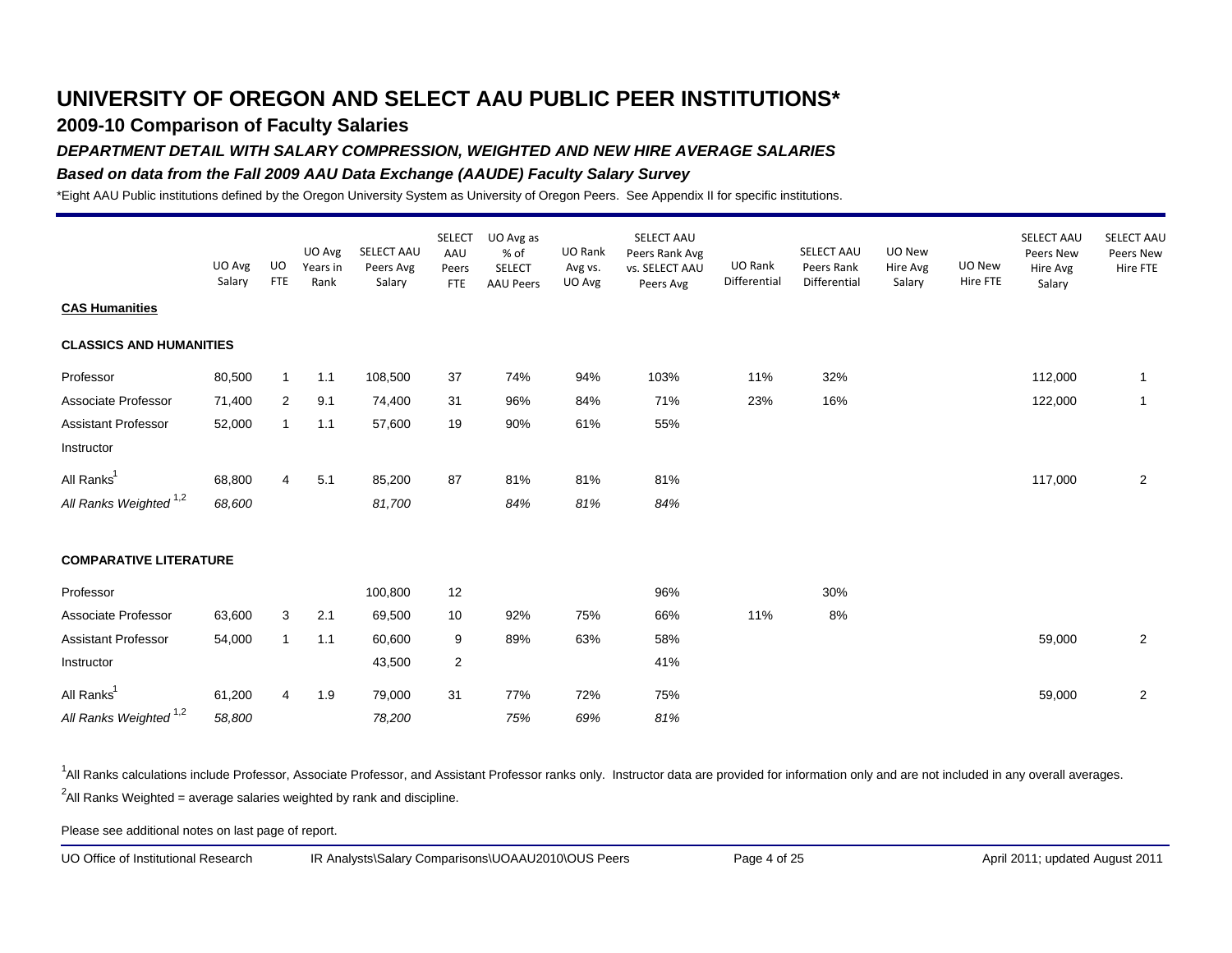## **2009-10 Comparison of Faculty Salaries**

#### *DEPARTMENT DETAIL WITH SALARY COMPRESSION, WEIGHTED AND NEW HIRE AVERAGE SALARIES*

#### *Based on data from the Fall 2009 AAU Data Exchange (AAUDE) Faculty Salary Survey*

\*Eight AAU Public institutions defined by the Oregon University System as University of Oregon Peers. See Appendix II for specific institutions.

|                                              | UO Avg<br>Salary | UO<br><b>FTE</b> | UO Avg<br>Years in<br>Rank | SELECT AAU<br>Peers Avg<br>Salary | <b>SELECT</b><br>AAU<br>Peers<br><b>FTE</b> | UO Avg as<br>% of<br><b>SELECT</b><br><b>AAU Peers</b> | UO Rank<br>Avg vs.<br>UO Avg | SELECT AAU<br>Peers Rank Avg<br>vs. SELECT AAU<br>Peers Avg | UO Rank<br>Differential | SELECT AAU<br>Peers Rank<br>Differential | UO New<br>Hire Avg<br>Salary | UO New<br>Hire FTE | SELECT AAU<br>Peers New<br>Hire Avg<br>Salary | SELECT AAU<br>Peers New<br>Hire FTE |
|----------------------------------------------|------------------|------------------|----------------------------|-----------------------------------|---------------------------------------------|--------------------------------------------------------|------------------------------|-------------------------------------------------------------|-------------------------|------------------------------------------|------------------------------|--------------------|-----------------------------------------------|-------------------------------------|
| <b>CAS Humanities</b>                        |                  |                  |                            |                                   |                                             |                                                        |                              |                                                             |                         |                                          |                              |                    |                                               |                                     |
| <b>CREATIVE WRITING</b>                      |                  |                  |                            |                                   |                                             |                                                        |                              |                                                             |                         |                                          |                              |                    |                                               |                                     |
| Professor                                    | 111,900          | $\overline{2}$   | 9.1                        | 96,700                            | 28                                          | 116%                                                   | 131%                         | 92%                                                         | 32%                     | 27%                                      |                              |                    |                                               |                                     |
| Associate Professor                          | 84,600           | $\mathbf{1}$     | 6.1                        | 68,000                            | 36                                          | 124%                                                   | 99%                          | 65%                                                         | 27%                     | 11%                                      |                              |                    |                                               |                                     |
| <b>Assistant Professor</b>                   | 61,700           | $\overline{2}$   | 3.6                        | 56,000                            | 27                                          | 110%                                                   | 72%                          | 53%                                                         |                         |                                          |                              |                    | 55,000                                        | $\overline{2}$                      |
| Instructor                                   |                  |                  |                            | 41,000                            | 7                                           |                                                        |                              | 39%                                                         |                         |                                          |                              |                    |                                               |                                     |
| All Ranks <sup>1</sup>                       | 86,300           | 5                | 6.3                        | 73,300                            | 91                                          | 118%                                                   | 101%                         | 70%                                                         |                         |                                          |                              |                    | 55,000                                        | 2                                   |
| All Ranks Weighted <sup>1,2</sup>            | 87,400           |                  |                            | 74,800                            |                                             | 117%                                                   | 103%                         | 77%                                                         |                         |                                          |                              |                    |                                               |                                     |
| <b>EAST ASIAN LANGUAGES &amp; LITERATURE</b> |                  |                  |                            |                                   |                                             |                                                        |                              |                                                             |                         |                                          |                              |                    |                                               |                                     |
| Professor                                    |                  |                  |                            | 110,200                           | 28                                          |                                                        |                              | 105%                                                        |                         | 36%                                      |                              |                    |                                               |                                     |
| Associate Professor                          | 71,600           | 5                | 8.6                        | 72,300                            | 20                                          | 99%                                                    | 84%                          | 69%                                                         | 19%                     | 10%                                      |                              |                    |                                               |                                     |
| <b>Assistant Professor</b>                   | 55,700           | 5                | 2.7                        | 61,400                            | 20                                          | 91%                                                    | 65%                          | 58%                                                         |                         |                                          |                              |                    | 63,500                                        | 6                                   |
| Instructor                                   | 38,300           | 8                | 4.3                        | 45,900                            | 11                                          | 83%                                                    | 45%                          | 44%                                                         |                         |                                          |                              |                    | 40,000                                        | $\mathbf{1}$                        |
| All Ranks <sup>1</sup>                       | 63,600           | 10               | 5.7                        | 84,700                            | 68                                          | 75%                                                    | 75%                          | 81%                                                         |                         |                                          |                              |                    | 63,500                                        | 6                                   |
| All Ranks Weighted <sup>1,2</sup>            | 63,600           |                  |                            | 82,800                            |                                             | 77%                                                    | 75%                          | 85%                                                         |                         |                                          |                              |                    |                                               |                                     |

<sup>1</sup>All Ranks calculations include Professor, Associate Professor, and Assistant Professor ranks only. Instructor data are provided for information only and are not included in any overall averages.  $^2$ All Ranks Weighted = average salaries weighted by rank and discipline.

Please see additional notes on last page of report.

UO Office of Institutional Research IR Analysts\Salary Comparisons\UOAAU2010\OUS Peers Page 5 of 25 April 2011; updated August 2011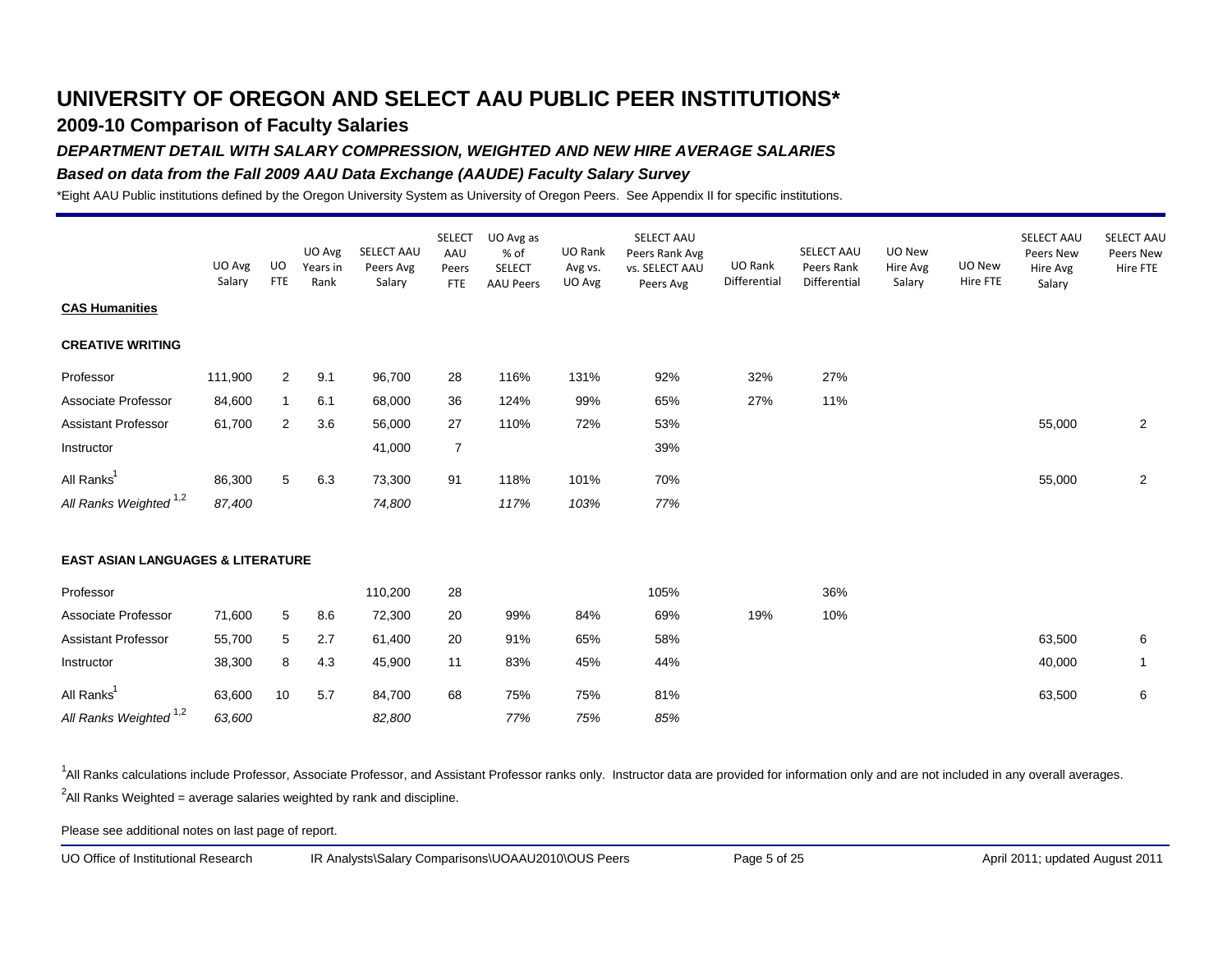## **2009-10 Comparison of Faculty Salaries**

### *DEPARTMENT DETAIL WITH SALARY COMPRESSION, WEIGHTED AND NEW HIRE AVERAGE SALARIES*

#### *Based on data from the Fall 2009 AAU Data Exchange (AAUDE) Faculty Salary Survey*

\*Eight AAU Public institutions defined by the Oregon University System as University of Oregon Peers. See Appendix II for specific institutions.

|                                   | UO Avg<br>Salary | UO.<br><b>FTE</b> | UO Avg<br>Years in<br>Rank | SELECT AAU<br>Peers Avg<br>Salary | <b>SELECT</b><br>AAU<br>Peers<br><b>FTE</b> | UO Avg as<br>% of<br><b>SELECT</b><br><b>AAU Peers</b> | UO Rank<br>Avg vs.<br>UO Avg | SELECT AAU<br>Peers Rank Avg<br>vs. SELECT AAU<br>Peers Avg | UO Rank<br>Differential | SELECT AAU<br>Peers Rank<br>Differential | UO New<br>Hire Avg<br>Salary | UO New<br>Hire FTE | SELECT AAU<br>Peers New<br>Hire Avg<br>Salary | SELECT AAL<br>Peers New<br>Hire FTE |
|-----------------------------------|------------------|-------------------|----------------------------|-----------------------------------|---------------------------------------------|--------------------------------------------------------|------------------------------|-------------------------------------------------------------|-------------------------|------------------------------------------|------------------------------|--------------------|-----------------------------------------------|-------------------------------------|
| <b>CAS Humanities</b>             |                  |                   |                            |                                   |                                             |                                                        |                              |                                                             |                         |                                          |                              |                    |                                               |                                     |
| <b>ENGLISH</b>                    |                  |                   |                            |                                   |                                             |                                                        |                              |                                                             |                         |                                          |                              |                    |                                               |                                     |
| Professor                         | 88,500           | 11                | 9.3                        | 112,600                           | 160                                         | 79%                                                    | 104%                         | 107%                                                        | 25%                     | 36%                                      |                              |                    | 90,700                                        | -1                                  |
| Associate Professor               | 67,500           | 18                | 8.2                        | 74,700                            | 142                                         | 90%                                                    | 79%                          | 71%                                                         | 12%                     | 11%                                      |                              |                    | 82,000                                        | 3                                   |
| <b>Assistant Professor</b>        | 57,200           | 8                 | 3.5                        | 62,800                            | 64                                          | 91%                                                    | 67%                          | 60%                                                         |                         |                                          |                              |                    | 62,600                                        | 8                                   |
| Instructor                        | 30,200           | 3                 | 4.1                        | 43,600                            | 64                                          | 69%                                                    | 35%                          | 41%                                                         |                         |                                          |                              |                    |                                               |                                     |
| All Ranks <sup>1</sup>            | 71,500           | 37                | 7.5                        | 89,200                            | 366                                         | 80%                                                    | 84%                          | 85%                                                         |                         |                                          |                              |                    | 69,800                                        | 12                                  |
| All Ranks Weighted <sup>1,2</sup> | 72,000           |                   |                            | 84,900                            |                                             | 85%                                                    | 85%                          | 87%                                                         |                         |                                          |                              |                    |                                               |                                     |
| <b>GERMAN &amp; SCANDINAVIAN</b>  |                  |                   |                            |                                   |                                             |                                                        |                              |                                                             |                         |                                          |                              |                    |                                               |                                     |
| Professor                         | 85,800           | 4                 | 5.6                        | 102,400                           | 28                                          | 84%                                                    | 101%                         | 97%                                                         | 27%                     | 29%                                      |                              |                    | 130,000                                       | $\mathbf{1}$                        |
| Associate Professor               | 63,100           | 3                 | 3.8                        | 71,700                            | 34                                          | 88%                                                    | 74%                          | 68%                                                         | 8%                      | 12%                                      |                              |                    |                                               |                                     |
| <b>Assistant Professor</b>        | 56,200           | $\mathbf{1}$      | 2.1                        | 58,900                            | 13                                          | 95%                                                    | 66%                          | 56%                                                         |                         |                                          |                              |                    | 63,000                                        | $\mathbf{1}$                        |
| Instructor                        | 39,500           | $\mathbf{1}$      | 10.0                       | 43,600                            | $\overline{7}$                              | 91%                                                    | 46%                          | 41%                                                         |                         |                                          |                              |                    |                                               |                                     |
| All Ranks <sup>1</sup>            | 73,600           | 8                 | 4.5                        | 81,000                            | 75                                          | 91%                                                    | 86%                          | 77%                                                         |                         |                                          |                              |                    | 96,500                                        | $\overline{2}$                      |
| All Ranks Weighted <sup>1,2</sup> | 69,300           |                   |                            | 79,000                            |                                             | 88%                                                    | 82%                          | 81%                                                         |                         |                                          |                              |                    |                                               |                                     |

<sup>1</sup>All Ranks calculations include Professor, Associate Professor, and Assistant Professor ranks only. Instructor data are provided for information only and are not included in any overall averages.  $^2$ All Ranks Weighted = average salaries weighted by rank and discipline.

Please see additional notes on last page of report.

UO Office of Institutional Research IR Analysts\Salary Comparisons\UOAAU2010\OUS Peers Page 6 of 25 April 2011; updated August 2011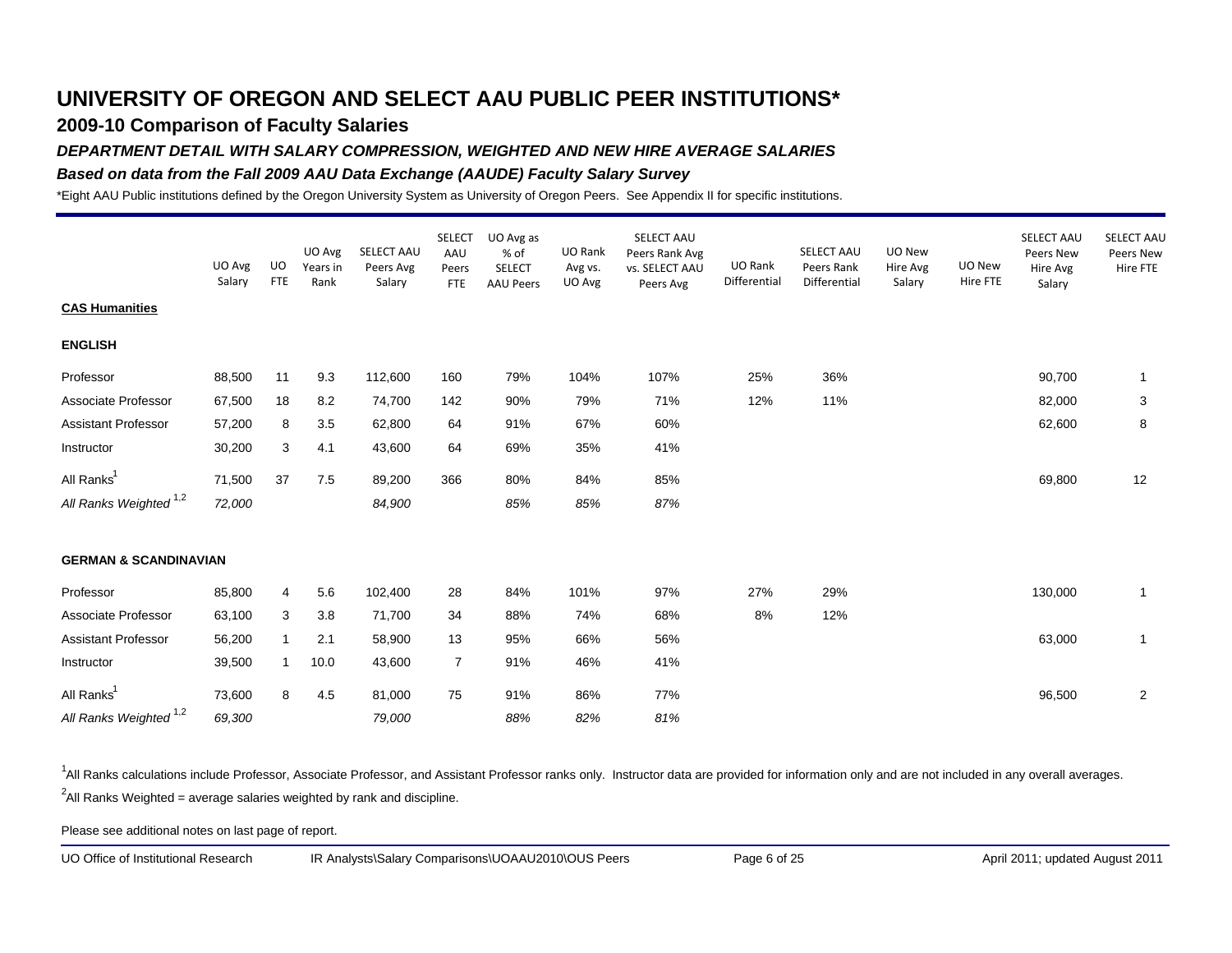## **2009-10 Comparison of Faculty Salaries**

### *DEPARTMENT DETAIL WITH SALARY COMPRESSION, WEIGHTED AND NEW HIRE AVERAGE SALARIES*

#### *Based on data from the Fall 2009 AAU Data Exchange (AAUDE) Faculty Salary Survey*

\*Eight AAU Public institutions defined by the Oregon University System as University of Oregon Peers. See Appendix II for specific institutions.

|                                   | UO Avg<br>Salary | UO<br><b>FTE</b> | UO Avg<br>Years in<br>Rank | SELECT AAU<br>Peers Avg<br>Salary | <b>SELECT</b><br>AAU<br>Peers<br><b>FTE</b> | UO Avg as<br>% of<br><b>SELECT</b><br><b>AAU Peers</b> | UO Rank<br>Avg vs.<br>UO Avg | SELECT AAU<br>Peers Rank Avg<br>vs. SELECT AAU<br>Peers Avg | UO Rank<br>Differential | SELECT AAU<br>Peers Rank<br>Differential | UO New<br>Hire Avg<br>Salary | UO New<br>Hire FTE | SELECT AAU<br>Peers New<br>Hire Avg<br>Salary | SELECT AAL<br>Peers New<br>Hire FTE |
|-----------------------------------|------------------|------------------|----------------------------|-----------------------------------|---------------------------------------------|--------------------------------------------------------|------------------------------|-------------------------------------------------------------|-------------------------|------------------------------------------|------------------------------|--------------------|-----------------------------------------------|-------------------------------------|
| <b>CAS Humanities</b>             |                  |                  |                            |                                   |                                             |                                                        |                              |                                                             |                         |                                          |                              |                    |                                               |                                     |
| <b>LINGUISTICS</b>                |                  |                  |                            |                                   |                                             |                                                        |                              |                                                             |                         |                                          |                              |                    |                                               |                                     |
| Professor                         | 81,400           | 3                | 8.4                        | 97,700                            | 26                                          | 83%                                                    | 95%                          | 93%                                                         | 10%                     | 21%                                      |                              |                    |                                               |                                     |
| Associate Professor               | 73,100           | 4                | 4.6                        | 76,100                            | 20                                          | 96%                                                    | 86%                          | 72%                                                         | 19%                     | 9%                                       |                              |                    |                                               |                                     |
| <b>Assistant Professor</b>        | 57,000           | $\mathbf{1}$     | 0.1                        | 66,500                            | 15                                          | 86%                                                    | 67%                          | 63%                                                         |                         |                                          | 57,000                       | $\mathbf{1}$       | 58,000                                        | $\mathbf{1}$                        |
| Instructor                        |                  |                  |                            |                                   |                                             |                                                        |                              |                                                             |                         |                                          |                              |                    |                                               |                                     |
| All Ranks <sup>1</sup>            | 74,200           | 8                | 5.5                        | 82,900                            | 61                                          | 90%                                                    | 87%                          | 79%                                                         |                         |                                          | 57,000                       | $\mathbf{1}$       | 58,000                                        | 1                                   |
| All Ranks Weighted <sup>1,2</sup> | 71,100           |                  |                            | 81,000                            |                                             | 88%                                                    | 84%                          | 83%                                                         |                         |                                          |                              |                    |                                               |                                     |
| <b>PHILOSOPHY</b>                 |                  |                  |                            |                                   |                                             |                                                        |                              |                                                             |                         |                                          |                              |                    |                                               |                                     |
| Professor                         | 109,800          | 4                | 10.9                       | 119,900                           | 61                                          | 92%                                                    | 129%                         | 114%                                                        | 55%                     | 39%                                      |                              |                    | 107,500                                       | 1                                   |
| Associate Professor               | 63,200           | 3                | 1.4                        | 78,500                            | 37                                          | 81%                                                    | 74%                          | 75%                                                         |                         | 12%                                      |                              |                    |                                               |                                     |
| Assistant Professor               |                  |                  |                            | 65,900                            | 19                                          |                                                        |                              | 63%                                                         |                         |                                          |                              |                    | 76,300                                        | 3                                   |
| Instructor                        |                  |                  |                            | 40,100                            | 5                                           |                                                        |                              | 38%                                                         |                         |                                          |                              |                    | 40,000                                        | 1                                   |
| All Ranks <sup>1</sup>            | 89,800           | $\overline{7}$   | $6.8\,$                    | 98,000                            | 117                                         | 92%                                                    | 105%                         | 93%                                                         |                         |                                          |                              |                    | 84,100                                        | 4                                   |
| All Ranks Weighted 1,2            | 88,300           |                  |                            | 89,700                            |                                             | 98%                                                    | 104%                         | 92%                                                         |                         |                                          |                              |                    |                                               |                                     |

<sup>1</sup>All Ranks calculations include Professor, Associate Professor, and Assistant Professor ranks only. Instructor data are provided for information only and are not included in any overall averages.  $^2$ All Ranks Weighted = average salaries weighted by rank and discipline.

Please see additional notes on last page of report.

UO Office of Institutional Research IR Analysts\Salary Comparisons\UOAAU2010\OUS Peers Page 7 of 25 April 2011; updated August 2011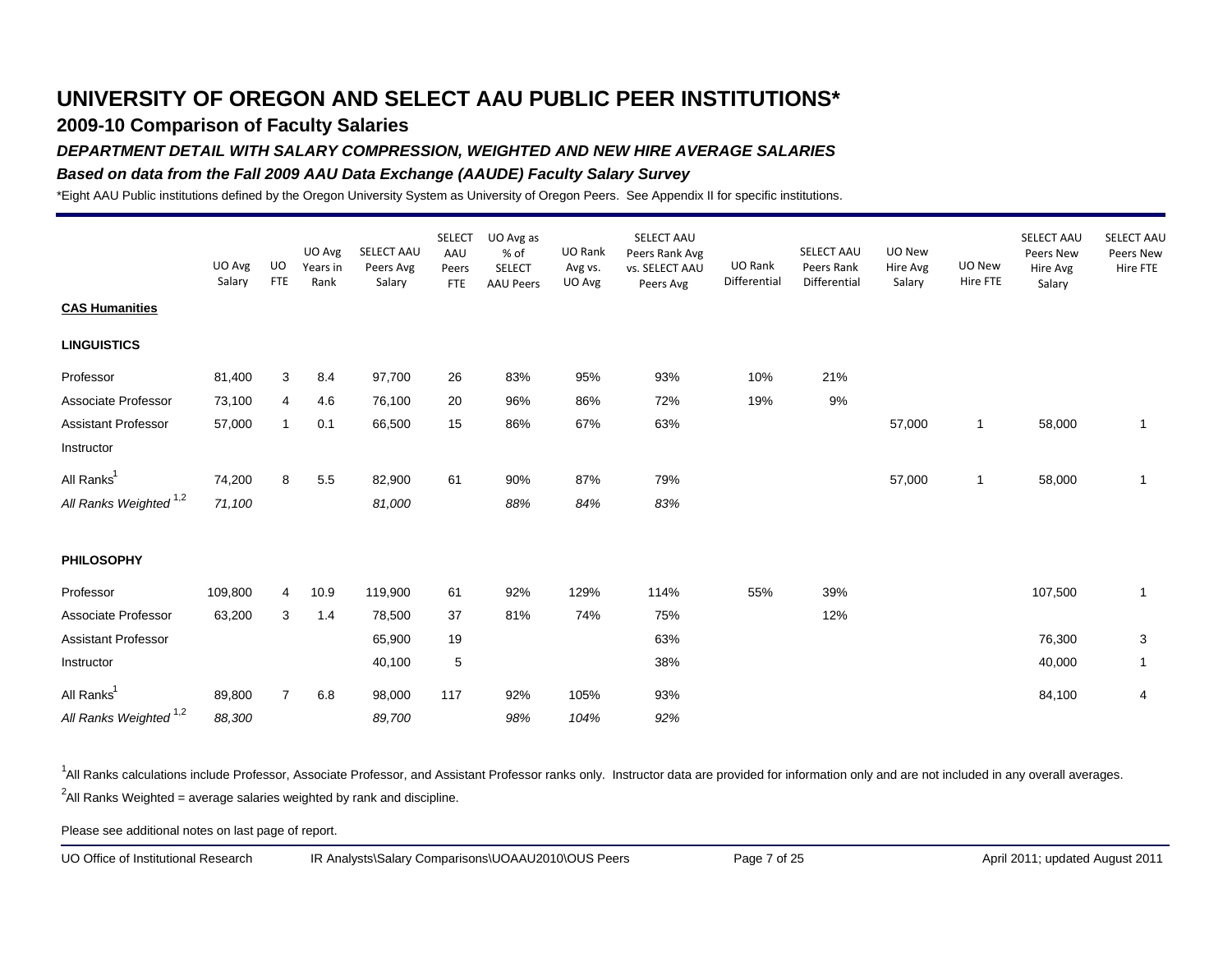## **2009-10 Comparison of Faculty Salaries**

#### *DEPARTMENT DETAIL WITH SALARY COMPRESSION, WEIGHTED AND NEW HIRE AVERAGE SALARIES*

#### *Based on data from the Fall 2009 AAU Data Exchange (AAUDE) Faculty Salary Survey*

\*Eight AAU Public institutions defined by the Oregon University System as University of Oregon Peers. See Appendix II for specific institutions.

|                                   | UO Avg<br>Salary | <b>UO</b><br><b>FTE</b> | UO Avg<br>Years in<br>Rank | SELECT AAU<br>Peers Avg<br>Salary | <b>SELECT</b><br>AAU<br>Peers<br><b>FTE</b> | UO Avg as<br>% of<br><b>SELECT</b><br><b>AAU Peers</b> | UO Rank<br>Avg vs.<br>UO Avg | SELECT AAU<br>Peers Rank Avg<br>vs. SELECT AAU<br>Peers Avg | UO Rank<br>Differential | SELECT AAU<br>Peers Rank<br>Differential | UO New<br>Hire Avg<br>Salary | UO New<br>Hire FTE | SELECT AAU<br>Peers New<br>Hire Avg<br>Salary | <b>SELECT AAU</b><br>Peers New<br>Hire FTE |
|-----------------------------------|------------------|-------------------------|----------------------------|-----------------------------------|---------------------------------------------|--------------------------------------------------------|------------------------------|-------------------------------------------------------------|-------------------------|------------------------------------------|------------------------------|--------------------|-----------------------------------------------|--------------------------------------------|
| <b>CAS Humanities</b>             |                  |                         |                            |                                   |                                             |                                                        |                              |                                                             |                         |                                          |                              |                    |                                               |                                            |
| <b>RELIGIOUS STUDIES</b>          |                  |                         |                            |                                   |                                             |                                                        |                              |                                                             |                         |                                          |                              |                    |                                               |                                            |
| Professor                         |                  |                         |                            | 111,700                           | 20                                          |                                                        |                              | 106%                                                        |                         | 36%                                      |                              |                    |                                               |                                            |
| Associate Professor               | 77,600           | 4                       | 3.4                        | 73,400                            | 23                                          | 106%                                                   | 91%                          | 70%                                                         | 21%                     | 12%                                      |                              |                    |                                               |                                            |
| <b>Assistant Professor</b>        | 59,500           | $\mathbf{1}$            | 6.1                        | 61,100                            | 20                                          | 97%                                                    | 70%                          | 58%                                                         |                         |                                          |                              |                    | 60,800                                        | 4                                          |
| Instructor                        |                  |                         |                            | 49,500                            | $\mathbf{1}$                                |                                                        |                              | 47%                                                         |                         |                                          |                              |                    |                                               |                                            |
| All Ranks <sup>1</sup>            | 74,000           | 5                       | 3.9                        | 81,700                            | 63                                          | 91%                                                    | 87%                          | 78%                                                         |                         |                                          |                              |                    | 60,800                                        | 4                                          |
| All Ranks Weighted <sup>1,2</sup> | 68,600           |                         |                            | 83,600                            |                                             | 82%                                                    | 81%                          | 86%                                                         |                         |                                          |                              |                    |                                               |                                            |
| <b>ROMANCE LANGUAGES</b>          |                  |                         |                            |                                   |                                             |                                                        |                              |                                                             |                         |                                          |                              |                    |                                               |                                            |
| Professor                         | 90,400           | 6                       | 7.8                        | 102,900                           | 73                                          | 88%                                                    | 106%                         | 98%                                                         | 29%                     | 30%                                      |                              |                    |                                               |                                            |
| Associate Professor               | 65,300           | 10                      | 5.2                        | 71,700                            | 76                                          | 91%                                                    | 77%                          | 68%                                                         | 12%                     | 13%                                      |                              |                    | 77,700                                        | 3                                          |
| <b>Assistant Professor</b>        | 55,400           | 3                       | 4.4                        | 58,000                            | 61                                          | 96%                                                    | 65%                          | 55%                                                         |                         |                                          |                              |                    | 62,400                                        | $\overline{7}$                             |
| Instructor                        | 34,500           | 19                      | 7.4                        | 43,100                            | 19                                          | 80%                                                    | 40%                          | 41%                                                         |                         |                                          |                              |                    |                                               |                                            |
| All Ranks <sup>1</sup>            | 71,700           | 19                      | 5.9                        | 78,500                            | 210                                         | 91%                                                    | 84%                          | 75%                                                         |                         |                                          |                              |                    | 67,000                                        | 10                                         |
| All Ranks Weighted <sup>1,2</sup> | 71,400           |                         |                            | 78,800                            |                                             | 91%                                                    | 84%                          | 81%                                                         |                         |                                          |                              |                    |                                               |                                            |

<sup>1</sup>All Ranks calculations include Professor, Associate Professor, and Assistant Professor ranks only. Instructor data are provided for information only and are not included in any overall averages.  $^2$ All Ranks Weighted = average salaries weighted by rank and discipline.

Please see additional notes on last page of report.

UO Office of Institutional Research IR Analysts\Salary Comparisons\UOAAU2010\OUS Peers Page 8 of 25 April 2011; updated August 2011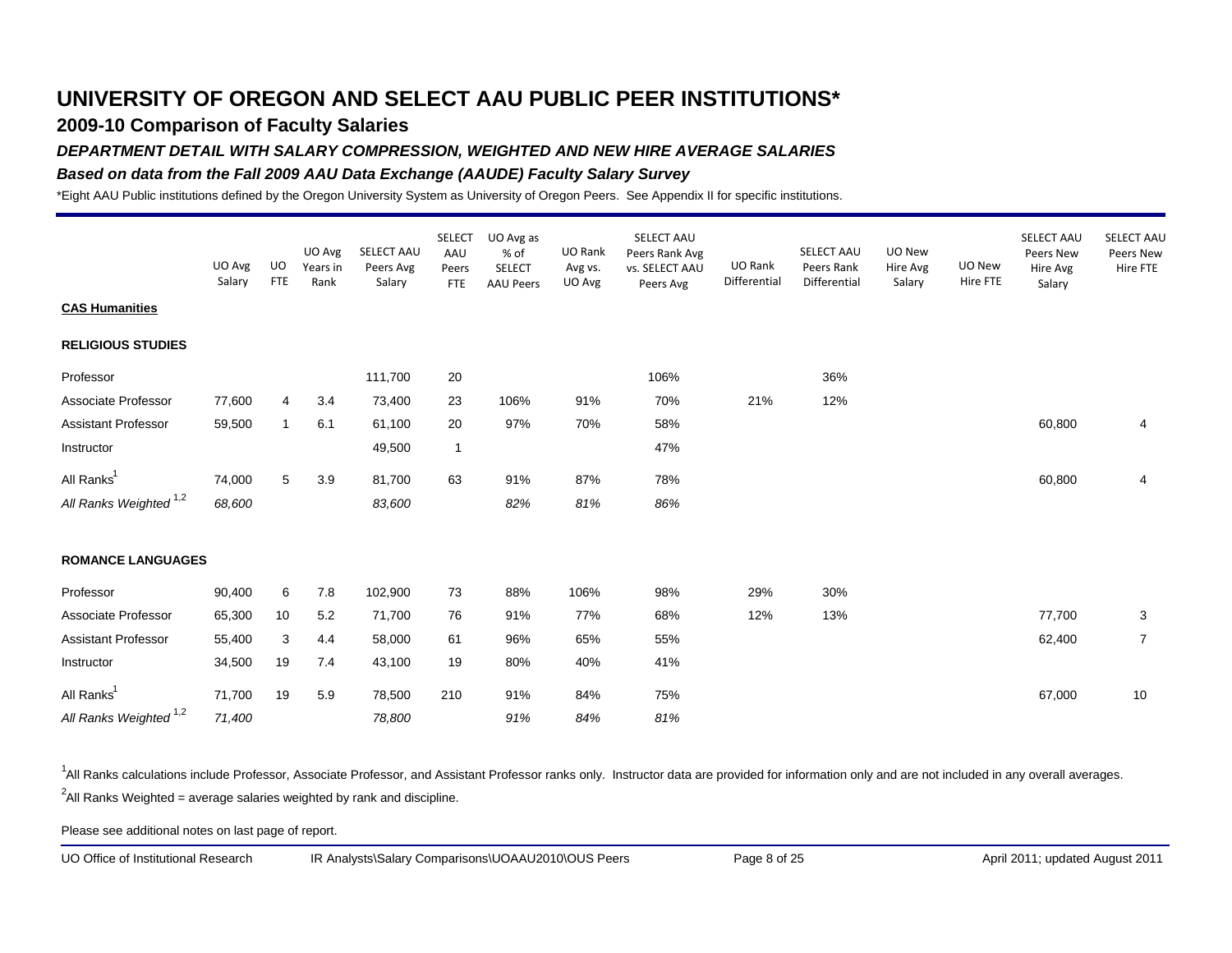## **2009-10 Comparison of Faculty Salaries**

#### *DEPARTMENT DETAIL WITH SALARY COMPRESSION, WEIGHTED AND NEW HIRE AVERAGE SALARIES*

#### *Based on data from the Fall 2009 AAU Data Exchange (AAUDE) Faculty Salary Survey*

\*Eight AAU Public institutions defined by the Oregon University System as University of Oregon Peers. See Appendix II for specific institutions.

|                                               |                  |                   |                            |                                   | <b>SELECT</b>              | UO Avg as                                 |                              | SELECT AAU                                    |                         |                                          |                              |                    | SELECT AAU                      | SELECT AAU            |
|-----------------------------------------------|------------------|-------------------|----------------------------|-----------------------------------|----------------------------|-------------------------------------------|------------------------------|-----------------------------------------------|-------------------------|------------------------------------------|------------------------------|--------------------|---------------------------------|-----------------------|
|                                               | UO Avg<br>Salary | UO.<br><b>FTE</b> | UO Avg<br>Years in<br>Rank | SELECT AAU<br>Peers Avg<br>Salary | AAU<br>Peers<br><b>FTE</b> | % of<br><b>SELECT</b><br><b>AAU Peers</b> | UO Rank<br>Avg vs.<br>UO Avg | Peers Rank Avg<br>vs. SELECT AAU<br>Peers Avg | UO Rank<br>Differential | SELECT AAU<br>Peers Rank<br>Differential | UO New<br>Hire Avg<br>Salary | UO New<br>Hire FTE | Peers New<br>Hire Avg<br>Salary | Peers New<br>Hire FTE |
| <b>CAS Humanities</b>                         |                  |                   |                            |                                   |                            |                                           |                              |                                               |                         |                                          |                              |                    |                                 |                       |
| <b>RUSSIAN &amp; EASTERN EUROPEAN STUDIES</b> |                  |                   |                            |                                   |                            |                                           |                              |                                               |                         |                                          |                              |                    |                                 |                       |
| Professor                                     |                  |                   |                            | 104,000                           | 9                          |                                           |                              | 99%                                           |                         | 30%                                      |                              |                    |                                 |                       |
| Associate Professor                           |                  |                   |                            | 72,500                            | 12                         |                                           |                              | 69%                                           |                         | 13%                                      |                              |                    | 80,000                          | $\mathbf{1}$          |
| <b>Assistant Professor</b>                    |                  |                   |                            | 58,500                            | 9                          |                                           |                              | 56%                                           |                         |                                          |                              |                    |                                 |                       |
| Instructor                                    | 38,500           | $\mathbf{1}$      | 6.1                        |                                   |                            |                                           | 45%                          |                                               |                         |                                          |                              |                    |                                 |                       |
| All Ranks <sup>1</sup>                        |                  |                   |                            | 77,800                            | 30                         |                                           |                              | 74%                                           |                         |                                          |                              |                    | 80,000                          | -1                    |
| All Ranks Weighted <sup>1,2</sup>             |                  |                   |                            | 79,700                            |                            |                                           |                              | 82%                                           |                         |                                          |                              |                    |                                 |                       |
| <b>THEATRE ARTS</b>                           |                  |                   |                            |                                   |                            |                                           |                              |                                               |                         |                                          |                              |                    |                                 |                       |
| Professor                                     | 75,700           | $\mathbf{1}$      | 15.1                       | 96,700                            | 28                         | 78%                                       | 89%                          | 92%                                           | 14%                     | 27%                                      |                              |                    |                                 |                       |
| Associate Professor                           | 64,000           | $\overline{2}$    | 3.6                        | 68,000                            | 36                         | 94%                                       | 75%                          | 65%                                           | 11%                     | 11%                                      |                              |                    |                                 |                       |
| <b>Assistant Professor</b>                    | 55,000           | 3                 | 2.4                        | 56,000                            | 27                         | 98%                                       | 64%                          | 53%                                           |                         |                                          |                              |                    | 55,000                          | $\overline{2}$        |
| Instructor                                    | 55,300           | $\mathbf{1}$      | 16.1                       | 41,000                            | $\overline{7}$             | 135%                                      | 65%                          | 39%                                           |                         |                                          |                              |                    |                                 |                       |
| All Ranks <sup>1</sup>                        | 61,400           | 6                 | 4.9                        | 73,300                            | 91                         | 84%                                       | 72%                          | 70%                                           |                         |                                          |                              |                    | 55,000                          | 2                     |
| All Ranks Weighted <sup>1,2</sup>             | 65,500           |                   |                            | 74,800                            |                            | 88%                                       | 77%                          | 77%                                           |                         |                                          |                              |                    |                                 |                       |

<sup>1</sup>All Ranks calculations include Professor, Associate Professor, and Assistant Professor ranks only. Instructor data are provided for information only and are not included in any overall averages.  $^2$ All Ranks Weighted = average salaries weighted by rank and discipline.

Please see additional notes on last page of report.

UO Office of Institutional Research IR Analysts\Salary Comparisons\UOAAU2010\OUS Peers Page 9 of 25 April 2011; updated August 2011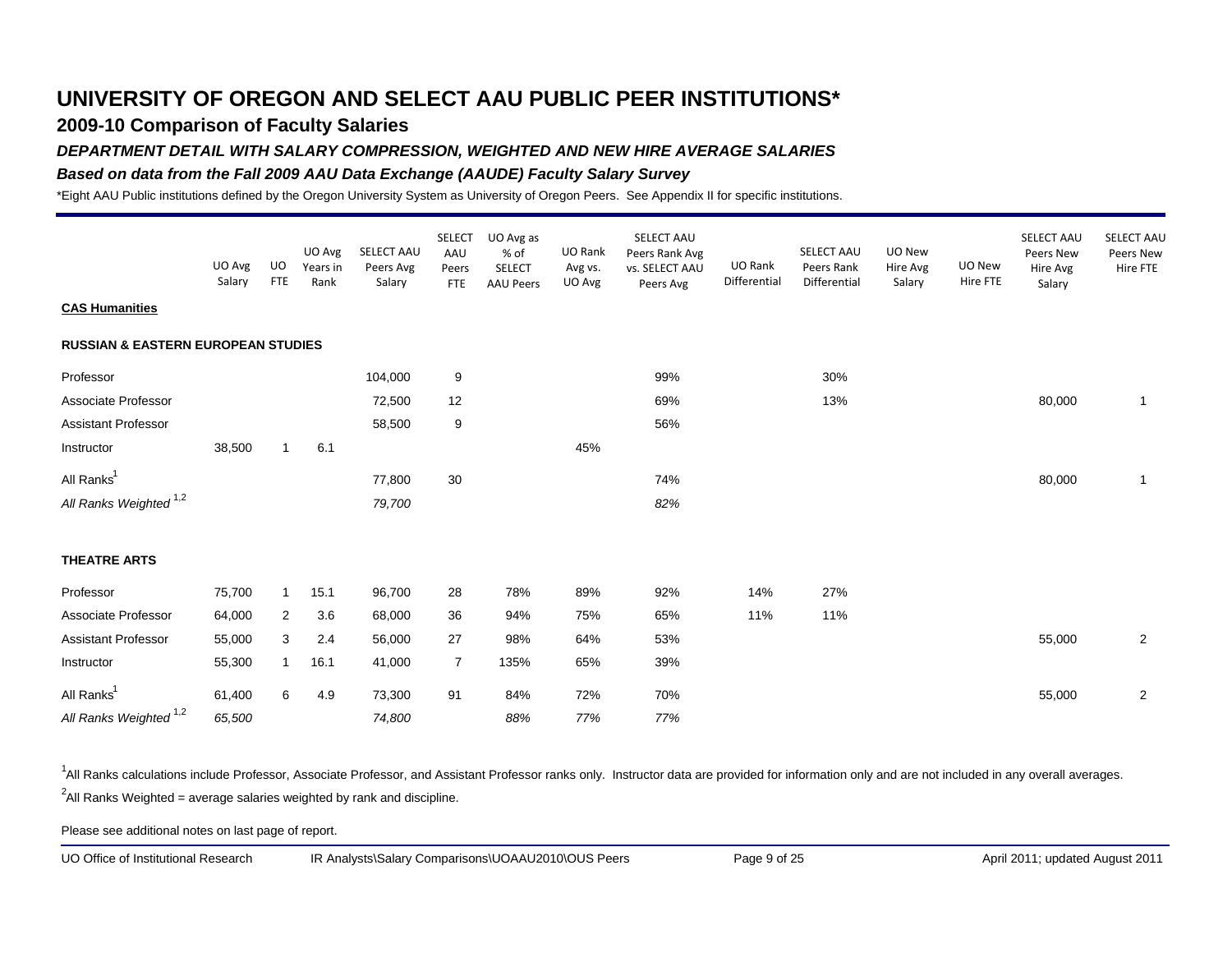## **2009-10 Comparison of Faculty Salaries**

#### *DEPARTMENT DETAIL WITH SALARY COMPRESSION, WEIGHTED AND NEW HIRE AVERAGE SALARIES*

#### *Based on data from the Fall 2009 AAU Data Exchange (AAUDE) Faculty Salary Survey*

\*Eight AAU Public institutions defined by the Oregon University System as University of Oregon Peers. See Appendix II for specific institutions.

|                                   | UO Avg<br>Salary | <b>UO</b><br><b>FTE</b> | UO Avg<br>Years in<br>Rank | SELECT AAU<br>Peers Avg<br>Salary | <b>SELECT</b><br>AAU<br>Peers<br><b>FTE</b> | UO Avg as<br>% of<br><b>SELECT</b><br><b>AAU Peers</b> | UO Rank<br>Avg vs.<br>UO Avg | SELECT AAU<br>Peers Rank Avg<br>vs. SELECT AAU<br>Peers Avg | UO Rank<br>Differential | SELECT AAU<br>Peers Rank<br>Differential | UO New<br>Hire Avg<br>Salary | UO New<br>Hire FTE | SELECT AAU<br>Peers New<br>Hire Avg<br>Salary | <b>SELECT AAU</b><br>Peers New<br>Hire FTE |
|-----------------------------------|------------------|-------------------------|----------------------------|-----------------------------------|---------------------------------------------|--------------------------------------------------------|------------------------------|-------------------------------------------------------------|-------------------------|------------------------------------------|------------------------------|--------------------|-----------------------------------------------|--------------------------------------------|
| <b>CAS Natural Sciences</b>       |                  |                         |                            |                                   |                                             |                                                        |                              |                                                             |                         |                                          |                              |                    |                                               |                                            |
| <b>BIOLOGY</b>                    |                  |                         |                            |                                   |                                             |                                                        |                              |                                                             |                         |                                          |                              |                    |                                               |                                            |
| Professor                         | 96,000           | 20                      | 10.2                       | 118,300                           | 101                                         | 81%                                                    | 113%                         | 112%                                                        | 15%                     | 34%                                      |                              |                    | 157,500                                       | $\overline{2}$                             |
| Associate Professor               | 83,300           | 4                       | 1.9                        | 82,300                            | 47                                          | 101%                                                   | 98%                          | 78%                                                         | 18%                     | 9%                                       |                              |                    |                                               |                                            |
| <b>Assistant Professor</b>        | 67,800           | 6                       | 3.4                        | 72,600                            | 54                                          | 93%                                                    | 79%                          | 69%                                                         |                         |                                          |                              |                    | 71,000                                        | 6                                          |
| Instructor                        | 59,500           | 6                       | 8.4                        |                                   |                                             |                                                        | 70%                          |                                                             |                         |                                          |                              |                    |                                               |                                            |
| All Ranks <sup>1</sup>            | 88,700           | 30                      | 7.7                        | 97,700                            | 202                                         | 91%                                                    | 104%                         | 93%                                                         |                         |                                          |                              |                    | 92,600                                        | 8                                          |
| All Ranks Weighted <sup>1,2</sup> | 83,100           |                         |                            | 92,500                            |                                             | 90%                                                    | 98%                          | 95%                                                         |                         |                                          |                              |                    |                                               |                                            |
| <b>CHEMISTRY</b>                  |                  |                         |                            |                                   |                                             |                                                        |                              |                                                             |                         |                                          |                              |                    |                                               |                                            |
| Professor                         | 108,100          | 13                      | 12.2                       | 136,800                           | 156                                         | 79%                                                    | 127%                         | 130%                                                        | 38%                     | 42%                                      |                              |                    |                                               |                                            |
| Associate Professor               | 75,800           | 6                       | 4.4                        | 92,800                            | 38                                          | 82%                                                    | 89%                          | 88%                                                         | 12%                     | 15%                                      |                              |                    |                                               |                                            |
| <b>Assistant Professor</b>        | 65,700           | 2                       | 2.1                        | 77,300                            | 60                                          | 85%                                                    | 77%                          | 73%                                                         |                         |                                          |                              |                    | 79,300                                        | 6                                          |
| Instructor                        | 63,500           | 3                       | 7.2                        | 54,800                            | 4                                           | 116%                                                   | 74%                          | 52%                                                         |                         |                                          |                              |                    |                                               |                                            |
| All Ranks <sup>1</sup>            | 94,800           | 21                      | 9.0                        | 116,200                           | 254                                         | 82%                                                    | 111%                         | 110%                                                        |                         |                                          |                              |                    | 79,300                                        | 6                                          |
| All Ranks Weighted <sup>1,2</sup> | 84,500           |                         |                            | 104,100                           |                                             | 81%                                                    | 100%                         | 107%                                                        |                         |                                          |                              |                    |                                               |                                            |

<sup>1</sup>All Ranks calculations include Professor, Associate Professor, and Assistant Professor ranks only. Instructor data are provided for information only and are not included in any overall averages.  $^2$ All Ranks Weighted = average salaries weighted by rank and discipline.

Please see additional notes on last page of report.

UO Office of Institutional Research IR Analysts\Salary Comparisons\UOAAU2010\OUS Peers Page 10 of 25 April 2011; updated August 2011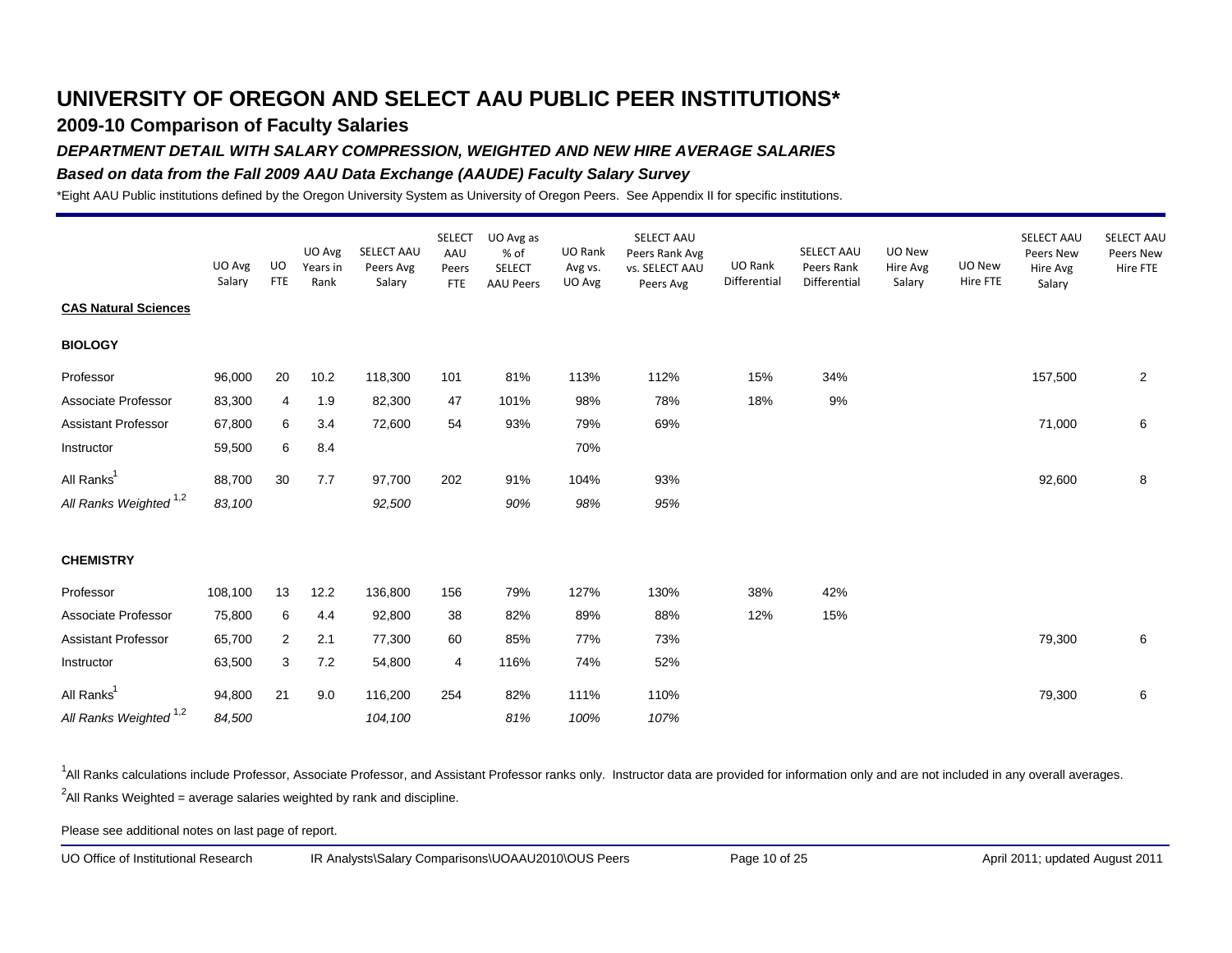## **2009-10 Comparison of Faculty Salaries**

#### *DEPARTMENT DETAIL WITH SALARY COMPRESSION, WEIGHTED AND NEW HIRE AVERAGE SALARIES*

#### *Based on data from the Fall 2009 AAU Data Exchange (AAUDE) Faculty Salary Survey*

\*Eight AAU Public institutions defined by the Oregon University System as University of Oregon Peers. See Appendix II for specific institutions.

|                                           | UO Avg<br>Salary | UO<br><b>FTE</b> | UO Avg<br>Years in<br>Rank | SELECT AAU<br>Peers Avg<br>Salary | <b>SELECT</b><br>AAU<br>Peers<br><b>FTE</b> | UO Avg as<br>% of<br><b>SELECT</b><br><b>AAU Peers</b> | UO Rank<br>Avg vs.<br>UO Avg | SELECT AAU<br>Peers Rank Avg<br>vs. SELECT AAU<br>Peers Avg | UO Rank<br>Differential | SELECT AAU<br>Peers Rank<br>Differential | UO New<br>Hire Avg<br>Salary | UO New<br>Hire FTE | SELECT AAU<br>Peers New<br>Hire Avg<br>Salary | <b>SELECT AAU</b><br>Peers New<br>Hire FTE |
|-------------------------------------------|------------------|------------------|----------------------------|-----------------------------------|---------------------------------------------|--------------------------------------------------------|------------------------------|-------------------------------------------------------------|-------------------------|------------------------------------------|------------------------------|--------------------|-----------------------------------------------|--------------------------------------------|
| <b>CAS Natural Sciences</b>               |                  |                  |                            |                                   |                                             |                                                        |                              |                                                             |                         |                                          |                              |                    |                                               |                                            |
| <b>COMPUTER &amp; INFORMATION SCIENCE</b> |                  |                  |                            |                                   |                                             |                                                        |                              |                                                             |                         |                                          |                              |                    |                                               |                                            |
| Professor                                 | 116,200          | 8                | 12.6                       | 131,600                           | 72                                          | 88%                                                    | 136%                         | 125%                                                        | 18%                     | 28%                                      |                              |                    |                                               |                                            |
| Associate Professor                       | 101,200          | 6                | 8.9                        | 102,300                           | 36                                          | 99%                                                    | 119%                         | 97%                                                         | 12%                     | 10%                                      |                              |                    |                                               |                                            |
| <b>Assistant Professor</b>                | 90,800           | $\overline{2}$   | 2.6                        | 91,400                            | 22                                          | 99%                                                    | 106%                         | 87%                                                         |                         |                                          | 85,000                       | $\mathbf{1}$       | 91,100                                        | $\overline{7}$                             |
| Instructor                                | 57,300           | $\mathbf{1}$     | 9.0                        | 120,500                           | $\mathbf{1}$                                | 48%                                                    | 67%                          | 115%                                                        |                         |                                          |                              |                    |                                               |                                            |
| All Ranks <sup>1</sup>                    | 107,400          | 16               | 10.0                       | 116,700                           | 130                                         | 92%                                                    | 126%                         | 111%                                                        |                         |                                          | 85,000                       | $\mathbf{1}$       | 91,100                                        | $\overline{7}$                             |
| All Ranks Weighted <sup>1,2</sup>         | 103,400          |                  |                            | 109,600                           |                                             | 94%                                                    | 122%                         | 113%                                                        |                         |                                          |                              |                    |                                               |                                            |
| <b>GEOLOGICAL SCIENCES</b>                |                  |                  |                            |                                   |                                             |                                                        |                              |                                                             |                         |                                          |                              |                    |                                               |                                            |
| Professor                                 | 92,500           | 8                | 11.1                       | 118,700                           | 59                                          | 78%                                                    | 108%                         | 113%                                                        | 24%                     | 41%                                      |                              |                    |                                               |                                            |
| Associate Professor                       | 72,000           | 5                | 1.5                        | 75,300                            | 30                                          | 96%                                                    | 84%                          | 72%                                                         | 13%                     | 5%                                       |                              |                    |                                               |                                            |
| <b>Assistant Professor</b>                | 61,000           | 2                | 3.6                        | 69,700                            | 23                                          | 88%                                                    | 72%                          | 66%                                                         |                         |                                          |                              |                    | 69,700                                        | $\mathbf{3}$                               |
| Instructor                                | 40,800           | $\mathbf{1}$     | 5.1                        | 44,800                            | $\mathbf{1}$                                | 91%                                                    | 48%                          | 43%                                                         |                         |                                          |                              |                    |                                               |                                            |
| All Ranks <sup>1</sup>                    | 81,400           | 15               | 6.9                        | 97,000                            | 112                                         | 84%                                                    | 95%                          | 92%                                                         |                         |                                          |                              |                    | 69,700                                        | 3                                          |
| All Ranks Weighted <sup>1,2</sup>         | 76,100           |                  |                            | 89,500                            |                                             | 85%                                                    | 90%                          | 92%                                                         |                         |                                          |                              |                    |                                               |                                            |

<sup>1</sup>All Ranks calculations include Professor, Associate Professor, and Assistant Professor ranks only. Instructor data are provided for information only and are not included in any overall averages.  $^2$ All Ranks Weighted = average salaries weighted by rank and discipline.

Please see additional notes on last page of report.

UO Office of Institutional Research IR Analysts\Salary Comparisons\UOAAU2010\OUS Peers Page 11 of 25 April 2011; updated August 2011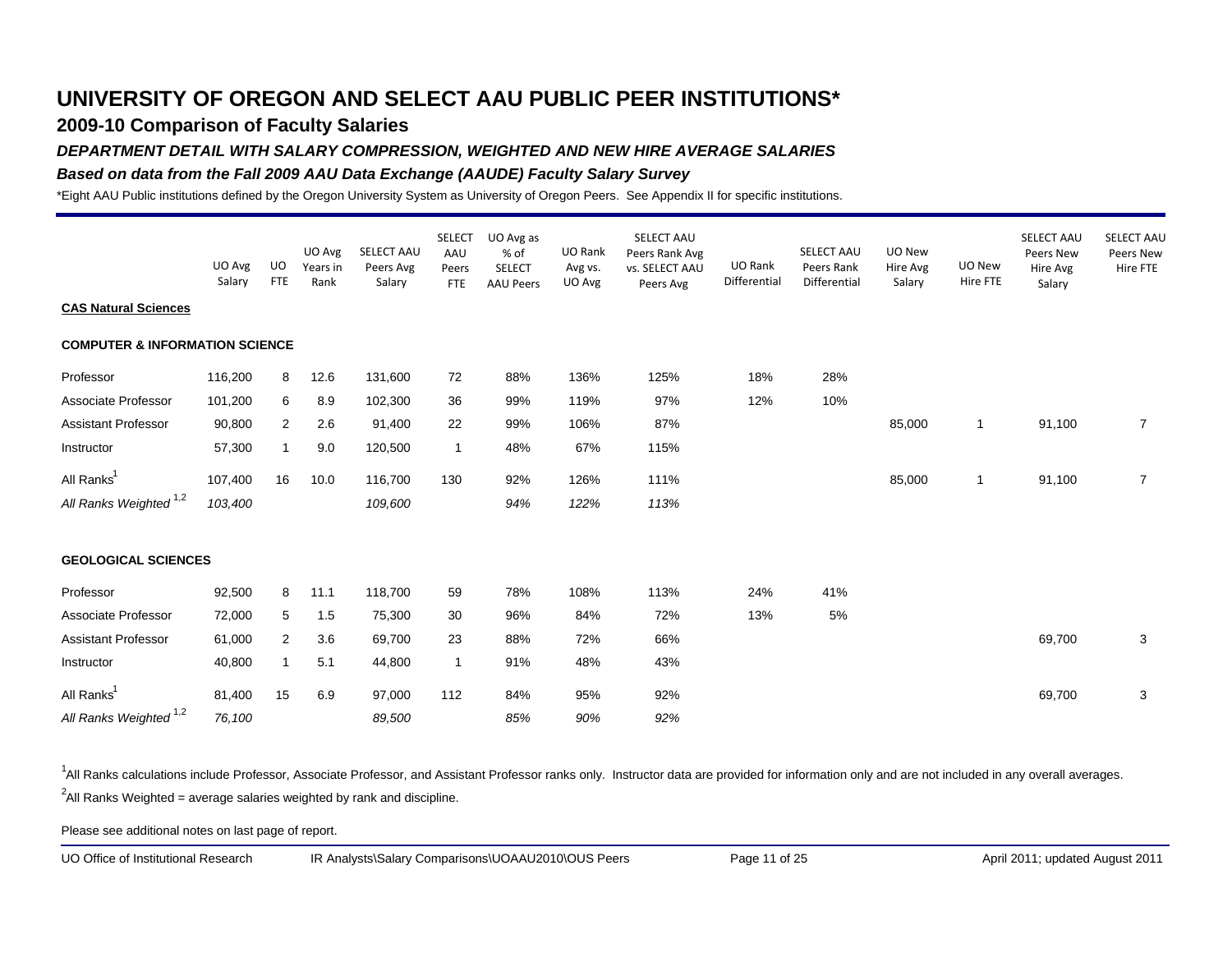## **2009-10 Comparison of Faculty Salaries**

### *DEPARTMENT DETAIL WITH SALARY COMPRESSION, WEIGHTED AND NEW HIRE AVERAGE SALARIES*

#### *Based on data from the Fall 2009 AAU Data Exchange (AAUDE) Faculty Salary Survey*

\*Eight AAU Public institutions defined by the Oregon University System as University of Oregon Peers. See Appendix II for specific institutions.

|                                   | UO Avg<br>Salary | UO<br><b>FTE</b> | UO Avg<br>Years in<br>Rank | SELECT AAU<br>Peers Avg<br>Salary | <b>SELECT</b><br>AAU<br>Peers<br><b>FTE</b> | UO Avg as<br>% of<br><b>SELECT</b><br><b>AAU Peers</b> | UO Rank<br>Avg vs.<br>UO Avg | SELECT AAU<br>Peers Rank Avg<br>vs. SELECT AAU<br>Peers Avg | UO Rank<br>Differential | SELECT AAU<br>Peers Rank<br>Differential | UO New<br>Hire Avg<br>Salary | UO New<br>Hire FTE | SELECT AAU<br>Peers New<br>Hire Avg<br>Salary | SELECT AAU<br>Peers New<br>Hire FTE |
|-----------------------------------|------------------|------------------|----------------------------|-----------------------------------|---------------------------------------------|--------------------------------------------------------|------------------------------|-------------------------------------------------------------|-------------------------|------------------------------------------|------------------------------|--------------------|-----------------------------------------------|-------------------------------------|
| <b>CAS Natural Sciences</b>       |                  |                  |                            |                                   |                                             |                                                        |                              |                                                             |                         |                                          |                              |                    |                                               |                                     |
| <b>HUMAN PHYSIOLOGY</b>           |                  |                  |                            |                                   |                                             |                                                        |                              |                                                             |                         |                                          |                              |                    |                                               |                                     |
| Professor                         | 104,500          | $\overline{2}$   | 17.1                       | 118,100                           | 27                                          | 88%                                                    | 123%                         | 112%                                                        | 35%                     | 32%                                      |                              |                    | 180,000                                       | 1                                   |
| Associate Professor               | 74,800           | 5                | 3.5                        | 84,300                            | 26                                          | 89%                                                    | 88%                          | 80%                                                         | 17%                     | 12%                                      |                              |                    |                                               |                                     |
| <b>Assistant Professor</b>        | 60,700           | 2                | 1.1                        | 71,500                            | 14                                          | 85%                                                    | 71%                          | 68%                                                         |                         |                                          | 60,000                       | $\mathbf{1}$       | 62,000                                        | 1                                   |
| Instructor                        | 53,700           | $\overline{2}$   | 3.6                        | 42,500                            | 9                                           | 126%                                                   | 63%                          | 40%                                                         |                         |                                          | 51,000                       | $\mathbf{1}$       |                                               |                                     |
| All Ranks <sup>1</sup>            | 78,300           | 9                | 6.0                        | 95,300                            | 67                                          | 82%                                                    | 92%                          | 91%                                                         |                         |                                          | 60,000                       | $\mathbf{1}$       | 121,000                                       | $\overline{2}$                      |
| All Ranks Weighted <sup>1,2</sup> | 81,300           |                  |                            | 92,700                            |                                             | 88%                                                    | 96%                          | 95%                                                         |                         |                                          |                              |                    |                                               |                                     |
| <b>MATHEMATICS^</b>               |                  |                  |                            |                                   |                                             |                                                        |                              |                                                             |                         |                                          |                              |                    |                                               |                                     |
| Professor                         | 90,700           | 11               | 12.6                       | 118,700                           | 233                                         | 76%                                                    | 106%                         | 113%                                                        | 19%                     | 32%                                      |                              |                    | 175,000                                       | 1                                   |
| Associate Professor               | 74,500           | 10               | 4.2                        | 85,200                            | 65                                          | 87%                                                    | 87%                          | 81%                                                         | 11%                     | 8%                                       |                              |                    | 91,300                                        | 4                                   |
| <b>Assistant Professor</b>        | 65,200           | 5                | 1.3                        | 76,800                            | 51                                          | 85%                                                    | 76%                          | 73%                                                         |                         |                                          | 65,300                       | 3                  | 80,100                                        | 8                                   |
| Instructor                        | 48,400           | 3                | 2.8                        | 50,900                            | 5                                           | 95%                                                    | 57%                          | 48%                                                         |                         |                                          | 45,000                       | 1                  | 51,000                                        | 1                                   |
| All Ranks <sup>1</sup>            | 79,600           | 26               | 7.2                        | 106,400                           | 349                                         | 75%                                                    | 93%                          | 101%                                                        |                         |                                          | 65,300                       | 3                  | 90,800                                        | 13                                  |
| All Ranks Weighted <sup>1,2</sup> | 77,600           |                  |                            | 94,900                            |                                             | 82%                                                    | 92%                          | 98%                                                         |                         |                                          |                              |                    |                                               |                                     |

*^Assistant Professor of Mathematics data from the University of Michigan were excluded from AAU Peers Average Salary calculations (Assistants & All Ranks) to account for definitional differences.*

<sup>1</sup>All Ranks calculations include Professor, Associate Professor, and Assistant Professor ranks only. Instructor data are provided for information only and are not included in any overall averages.

 $^2$ All Ranks Weighted = average salaries weighted by rank and discipline.

Please see additional notes on last page of report.

UO Office of Institutional Research IR Analysts\Salary Comparisons\UOAAU2010\OUS Peers Page 12 of 25 April 2011; updated August 2011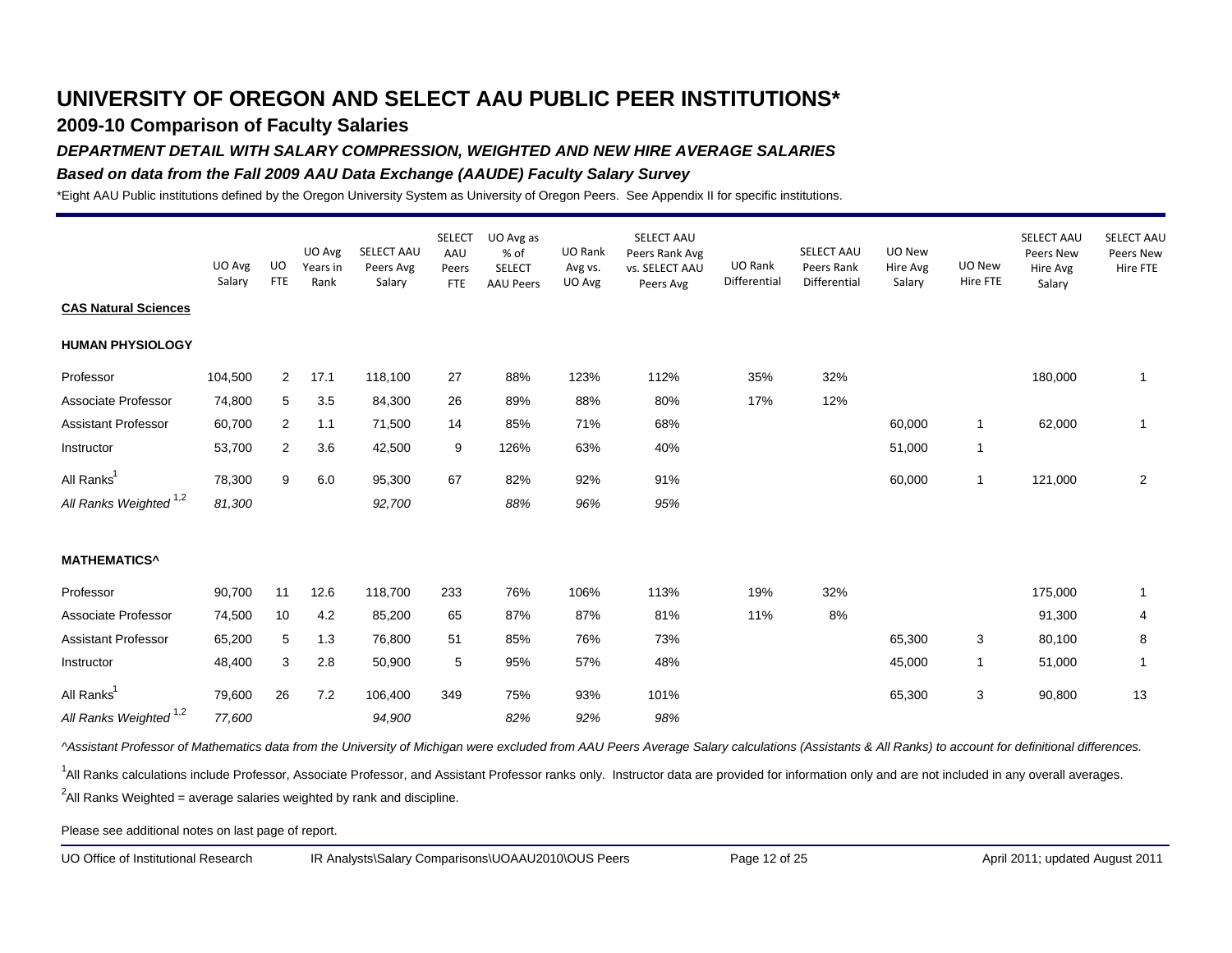## **2009-10 Comparison of Faculty Salaries**

#### *DEPARTMENT DETAIL WITH SALARY COMPRESSION, WEIGHTED AND NEW HIRE AVERAGE SALARIES*

#### *Based on data from the Fall 2009 AAU Data Exchange (AAUDE) Faculty Salary Survey*

\*Eight AAU Public institutions defined by the Oregon University System as University of Oregon Peers. See Appendix II for specific institutions.

|                                   | UO Avg<br>Salary | UO<br><b>FTE</b> | UO Avg<br>Years in<br>Rank | SELECT AAU<br>Peers Avg<br>Salary | <b>SELECT</b><br>AAU<br>Peers<br><b>FTE</b> | UO Avg as<br>% of<br><b>SELECT</b><br><b>AAU Peers</b> | UO Rank<br>Avg vs.<br>UO Avg | SELECT AAU<br>Peers Rank Avg<br>vs. SELECT AAU<br>Peers Avg | UO Rank<br>Differential | SELECT AAU<br>Peers Rank<br>Differential | UO New<br>Hire Avg<br>Salary | UO New<br>Hire FTE | SELECT AAU<br>Peers New<br>Hire Avg<br>Salary | SELECT AAU<br>Peers New<br>Hire FTE |
|-----------------------------------|------------------|------------------|----------------------------|-----------------------------------|---------------------------------------------|--------------------------------------------------------|------------------------------|-------------------------------------------------------------|-------------------------|------------------------------------------|------------------------------|--------------------|-----------------------------------------------|-------------------------------------|
| <b>CAS Natural Sciences</b>       |                  |                  |                            |                                   |                                             |                                                        |                              |                                                             |                         |                                          |                              |                    |                                               |                                     |
| <b>PHYSICS</b>                    |                  |                  |                            |                                   |                                             |                                                        |                              |                                                             |                         |                                          |                              |                    |                                               |                                     |
| Professor                         | 96,500           | 18               | 12.7                       | 119,500                           | 233                                         | 81%                                                    | 113%                         | 114%                                                        | 25%                     | 30%                                      |                              |                    | 127,500                                       | $\mathbf{1}$                        |
| Associate Professor               | 75,100           | 5                | 4.9                        | 88,100                            | 57                                          | 85%                                                    | 88%                          | 84%                                                         | 9%                      | 11%                                      |                              |                    | 100,000                                       | $\mathbf{1}$                        |
| <b>Assistant Professor</b>        | 67,200           | $\overline{2}$   | 4.6                        | 76,700                            | 66                                          | 88%                                                    | 79%                          | 73%                                                         |                         |                                          |                              |                    | 77,300                                        | $\overline{7}$                      |
| Instructor                        | 54,000           | 3                | 5.7                        | 87,800                            | 3                                           | 62%                                                    | 63%                          | 83%                                                         |                         |                                          |                              |                    |                                               |                                     |
| All Ranks <sup>1</sup>            | 89,900           | 25               | 10.5                       | 106,500                           | 356                                         | 84%                                                    | 105%                         | 101%                                                        |                         |                                          |                              |                    | 85,400                                        | 9                                   |
| All Ranks Weighted <sup>1,2</sup> | 80,500           |                  |                            | 96,100                            |                                             | 84%                                                    | 95%                          | 99%                                                         |                         |                                          |                              |                    |                                               |                                     |
| <b>PSYCHOLOGY</b>                 |                  |                  |                            |                                   |                                             |                                                        |                              |                                                             |                         |                                          |                              |                    |                                               |                                     |
| Professor                         | 104,100          | 13               | 9.7                        | 129,700                           | 183                                         | 80%                                                    | 122%                         | 123%                                                        | 32%                     | 45%                                      |                              |                    |                                               |                                     |
| Associate Professor               | 76,700           | 8                | 7.2                        | 82,700                            | 65                                          | 93%                                                    | 90%                          | 79%                                                         | 13%                     | 11%                                      |                              |                    | 94,000                                        | 4                                   |
| <b>Assistant Professor</b>        | 65,800           | 6                | 4.6                        | 71,500                            | 57                                          | 92%                                                    | 77%                          | 68%                                                         |                         |                                          |                              |                    | 73,000                                        | 5                                   |
| Instructor                        | 56,200           | $\overline{2}$   | 3.1                        | 46,700                            | 5                                           | 120%                                                   | 66%                          | 44%                                                         |                         |                                          |                              |                    |                                               |                                     |
| All Ranks <sup>1</sup>            | 87,500           | 27               | 7.8                        | 108,800                           | 305                                         | 80%                                                    | 103%                         | 103%                                                        |                         |                                          |                              |                    | 82,300                                        | 9                                   |
| All Ranks Weighted 1,2            | 83,400           |                  |                            | 96,500                            |                                             | 86%                                                    | 98%                          | 99%                                                         |                         |                                          |                              |                    |                                               |                                     |

<sup>1</sup>All Ranks calculations include Professor, Associate Professor, and Assistant Professor ranks only. Instructor data are provided for information only and are not included in any overall averages.  $^2$ All Ranks Weighted = average salaries weighted by rank and discipline.

Please see additional notes on last page of report.

UO Office of Institutional Research IR Analysts\Salary Comparisons\UOAAU2010\OUS Peers Page 13 of 25 April 2011; updated August 2011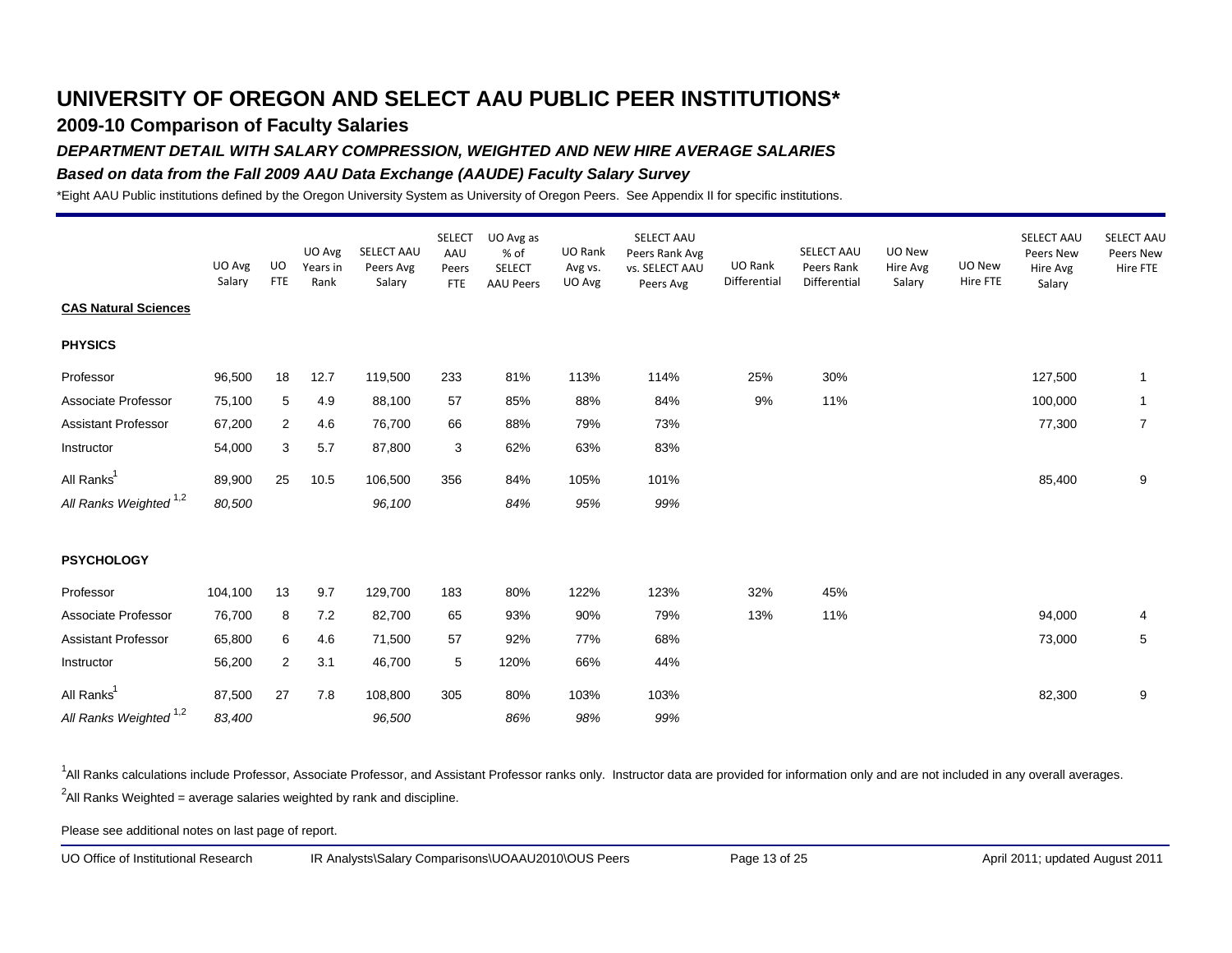## **2009-10 Comparison of Faculty Salaries**

### *DEPARTMENT DETAIL WITH SALARY COMPRESSION, WEIGHTED AND NEW HIRE AVERAGE SALARIES*

#### *Based on data from the Fall 2009 AAU Data Exchange (AAUDE) Faculty Salary Survey*

\*Eight AAU Public institutions defined by the Oregon University System as University of Oregon Peers. See Appendix II for specific institutions.

|                                   | UO Avg<br>Salary | UO<br><b>FTE</b> | UO Avg<br>Years in<br>Rank | SELECT AAU<br>Peers Avg<br>Salary | <b>SELECT</b><br>AAU<br>Peers<br><b>FTE</b> | UO Avg as<br>% of<br><b>SELECT</b><br><b>AAU Peers</b> | UO Rank<br>Avg vs.<br>UO Avg | SELECT AAU<br>Peers Rank Avg<br>vs. SELECT AAU<br>Peers Avg | UO Rank<br>Differential | SELECT AAU<br>Peers Rank<br>Differential | UO New<br>Hire Avg<br>Salary | UO New<br>Hire FTE | SELECT AAU<br>Peers New<br>Hire Avg<br>Salary | SELECT AAL<br>Peers New<br>Hire FTE |
|-----------------------------------|------------------|------------------|----------------------------|-----------------------------------|---------------------------------------------|--------------------------------------------------------|------------------------------|-------------------------------------------------------------|-------------------------|------------------------------------------|------------------------------|--------------------|-----------------------------------------------|-------------------------------------|
| <b>CAS Social Sciences</b>        |                  |                  |                            |                                   |                                             |                                                        |                              |                                                             |                         |                                          |                              |                    |                                               |                                     |
| <b>ANTHROPOLOGY</b>               |                  |                  |                            |                                   |                                             |                                                        |                              |                                                             |                         |                                          |                              |                    |                                               |                                     |
| Professor                         | 97,800           | 6                | 10.2                       | 108,200                           | 70                                          | 90%                                                    | 115%                         | 103%                                                        | 38%                     | 32%                                      |                              |                    | 163,300                                       | -1                                  |
| Associate Professor               | 65,700           | 6                | 4.1                        | 74,900                            | 46                                          | 88%                                                    | 77%                          | 71%                                                         | 9%                      | 11%                                      |                              |                    | 68,000                                        | $\mathbf 1$                         |
| <b>Assistant Professor</b>        | 57,600           | 4                | 3.8                        | 63,500                            | 43                                          | 91%                                                    | 68%                          | 60%                                                         |                         |                                          |                              |                    | 64,700                                        | $\overline{7}$                      |
| Instructor                        |                  |                  |                            | 44,800                            | $\mathbf{1}$                                |                                                        |                              | 43%                                                         |                         |                                          |                              |                    |                                               |                                     |
| All Ranks <sup>1</sup>            | 75,700           | 16               | 6.3                        | 86,500                            | 159                                         | 88%                                                    | 89%                          | 82%                                                         |                         |                                          |                              |                    | 76,000                                        | 9                                   |
| All Ranks Weighted <sup>1,2</sup> | 74,900           |                  |                            | 83,500                            |                                             | 90%                                                    | 88%                          | 86%                                                         |                         |                                          |                              |                    |                                               |                                     |
| <b>ECONOMICS</b>                  |                  |                  |                            |                                   |                                             |                                                        |                              |                                                             |                         |                                          |                              |                    |                                               |                                     |
| Professor                         | 130,700          | 12               | 11.2                       | 164,700                           | 101                                         | 79%                                                    | 153%                         | 157%                                                        | 39%                     | 46%                                      |                              |                    | 186,900                                       | 4                                   |
| Associate Professor               | 97,300           | 4                | 5.6                        | 116,600                           | 28                                          | 83%                                                    | 114%                         | 111%                                                        | 11%                     | 16%                                      |                              |                    | 174,000                                       | $\mathbf{1}$                        |
| <b>Assistant Professor</b>        | 88,300           | 3                | 2.7                        | 100,200                           | 69                                          | 88%                                                    | 104%                         | 95%                                                         |                         |                                          | 95,000                       | $\overline{2}$     | 100,100                                       | $\overline{7}$                      |
| Instructor                        |                  |                  |                            | 56,300                            | $\overline{2}$                              |                                                        |                              | 54%                                                         |                         |                                          |                              |                    |                                               |                                     |
| All Ranks <sup>1</sup>            | 117,000          | 19               | 8.7                        | 135,400                           | 198                                         | 86%                                                    | 137%                         | 129%                                                        |                         |                                          | 95,000                       | $\overline{2}$     | 135,200                                       | 12                                  |
| All Ranks Weighted <sup>1,2</sup> | 106,800          |                  |                            | 129,100                           |                                             | 83%                                                    | 126%                         | 133%                                                        |                         |                                          |                              |                    |                                               |                                     |

<sup>1</sup>All Ranks calculations include Professor, Associate Professor, and Assistant Professor ranks only. Instructor data are provided for information only and are not included in any overall averages.  $^2$ All Ranks Weighted = average salaries weighted by rank and discipline.

Please see additional notes on last page of report.

UO Office of Institutional Research IR Analysts\Salary Comparisons\UOAAU2010\OUS Peers Page 14 of 25 April 2011; updated August 2011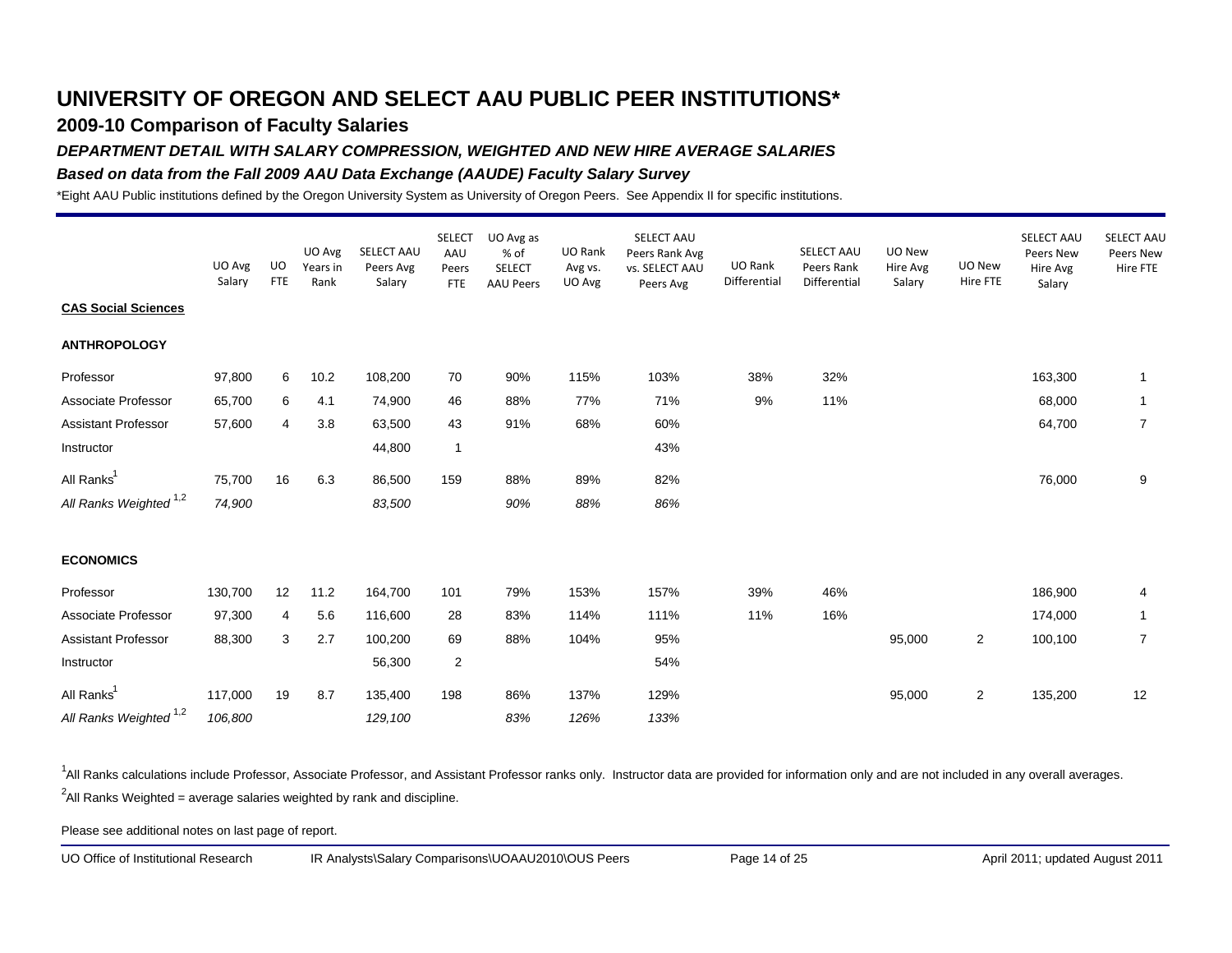## **2009-10 Comparison of Faculty Salaries**

### *DEPARTMENT DETAIL WITH SALARY COMPRESSION, WEIGHTED AND NEW HIRE AVERAGE SALARIES*

#### *Based on data from the Fall 2009 AAU Data Exchange (AAUDE) Faculty Salary Survey*

\*Eight AAU Public institutions defined by the Oregon University System as University of Oregon Peers. See Appendix II for specific institutions.

|                                   | UO Avg<br>Salary | UO<br><b>FTE</b> | UO Avg<br>Years in<br>Rank | SELECT AAU<br>Peers Avg<br>Salary | <b>SELECT</b><br>AAU<br>Peers<br><b>FTE</b> | UO Avg as<br>% of<br><b>SELECT</b><br><b>AAU Peers</b> | UO Rank<br>Avg vs.<br>UO Avg | SELECT AAU<br>Peers Rank Avg<br>vs. SELECT AAU<br>Peers Avg | UO Rank<br>Differential | <b>SELECT AAU</b><br>Peers Rank<br>Differential | UO New<br>Hire Avg<br>Salary | UO New<br>Hire FTE | SELECT AAU<br>Peers New<br>Hire Avg<br>Salary | SELECT AAU<br>Peers New<br>Hire FTE |
|-----------------------------------|------------------|------------------|----------------------------|-----------------------------------|---------------------------------------------|--------------------------------------------------------|------------------------------|-------------------------------------------------------------|-------------------------|-------------------------------------------------|------------------------------|--------------------|-----------------------------------------------|-------------------------------------|
| <b>CAS Social Sciences</b>        |                  |                  |                            |                                   |                                             |                                                        |                              |                                                             |                         |                                                 |                              |                    |                                               |                                     |
| <b>ENVIRONMENTAL STUDIES</b>      |                  |                  |                            |                                   |                                             |                                                        |                              |                                                             |                         |                                                 |                              |                    |                                               |                                     |
| Professor                         | 86,000           | $\mathbf{1}$     | 1.1                        | 134,700                           | 12                                          | 64%                                                    | 101%                         | 128%                                                        | 21%                     | 51%                                             |                              |                    |                                               |                                     |
| Associate Professor               | 68,400           | $\mathbf{1}$     | 0.1                        | 81,500                            | 5                                           | 84%                                                    | 80%                          | 77%                                                         |                         | 12%                                             |                              |                    |                                               |                                     |
| <b>Assistant Professor</b>        |                  |                  |                            | 68,900                            | 11                                          |                                                        |                              | 65%                                                         |                         |                                                 |                              |                    | 67,000                                        | 1                                   |
| Instructor                        | 45,400           | $\overline{2}$   | 2.1                        | 45,000                            | $\mathbf{1}$                                | 101%                                                   | 53%                          | 43%                                                         |                         |                                                 | 44,000                       | 1                  |                                               |                                     |
| All Ranks <sup>1</sup>            | 77,200           | $\overline{2}$   | 0.6                        | 99,300                            | 28                                          | 78%                                                    | 91%                          | 94%                                                         |                         |                                                 |                              |                    | 67,000                                        | 1                                   |
| All Ranks Weighted <sup>1,2</sup> | 77,900           |                  |                            | 97,100                            |                                             | 80%                                                    | 92%                          | 100%                                                        |                         |                                                 |                              |                    |                                               |                                     |
| <b>ETHNIC AND ASIAN STUDIES</b>   |                  |                  |                            |                                   |                                             |                                                        |                              |                                                             |                         |                                                 |                              |                    |                                               |                                     |
| Professor                         |                  |                  |                            | 108,500                           | 30                                          |                                                        |                              | 103%                                                        |                         | 31%                                             |                              |                    | 119,000                                       | 1                                   |
| Associate Professor               | 85,100           | $\overline{2}$   | 4.1                        | 76,300                            | 39                                          | 112%                                                   | 100%                         | 73%                                                         | 26%                     | 12%                                             | 95,000                       | 1                  | 90,000                                        | 1                                   |
| <b>Assistant Professor</b>        | 63,100           | 4                | 2.9                        | 64,200                            | 24                                          | 98%                                                    | 74%                          | 61%                                                         |                         |                                                 |                              |                    | 62,800                                        | $\overline{2}$                      |
| Instructor                        |                  |                  |                            | 50,000                            | $\overline{2}$                              |                                                        |                              | 48%                                                         |                         |                                                 |                              |                    |                                               |                                     |
| All Ranks <sup>1</sup>            | 70,400           | 6                | 3.3                        | 83,600                            | 93                                          | 84%                                                    | 83%                          | 79%                                                         |                         |                                                 | 95,000                       | $\mathbf{1}$       | 83,600                                        | 4                                   |
| All Ranks Weighted 1,2            | 74,100           |                  |                            | 84,300                            |                                             | 88%                                                    | 87%                          | 87%                                                         |                         |                                                 |                              |                    |                                               |                                     |

<sup>1</sup>All Ranks calculations include Professor, Associate Professor, and Assistant Professor ranks only. Instructor data are provided for information only and are not included in any overall averages.  $^2$ All Ranks Weighted = average salaries weighted by rank and discipline.

Please see additional notes on last page of report.

UO Office of Institutional Research IR Analysts\Salary Comparisons\UOAAU2010\OUS Peers Page 15 of 25 April 2011; updated August 2011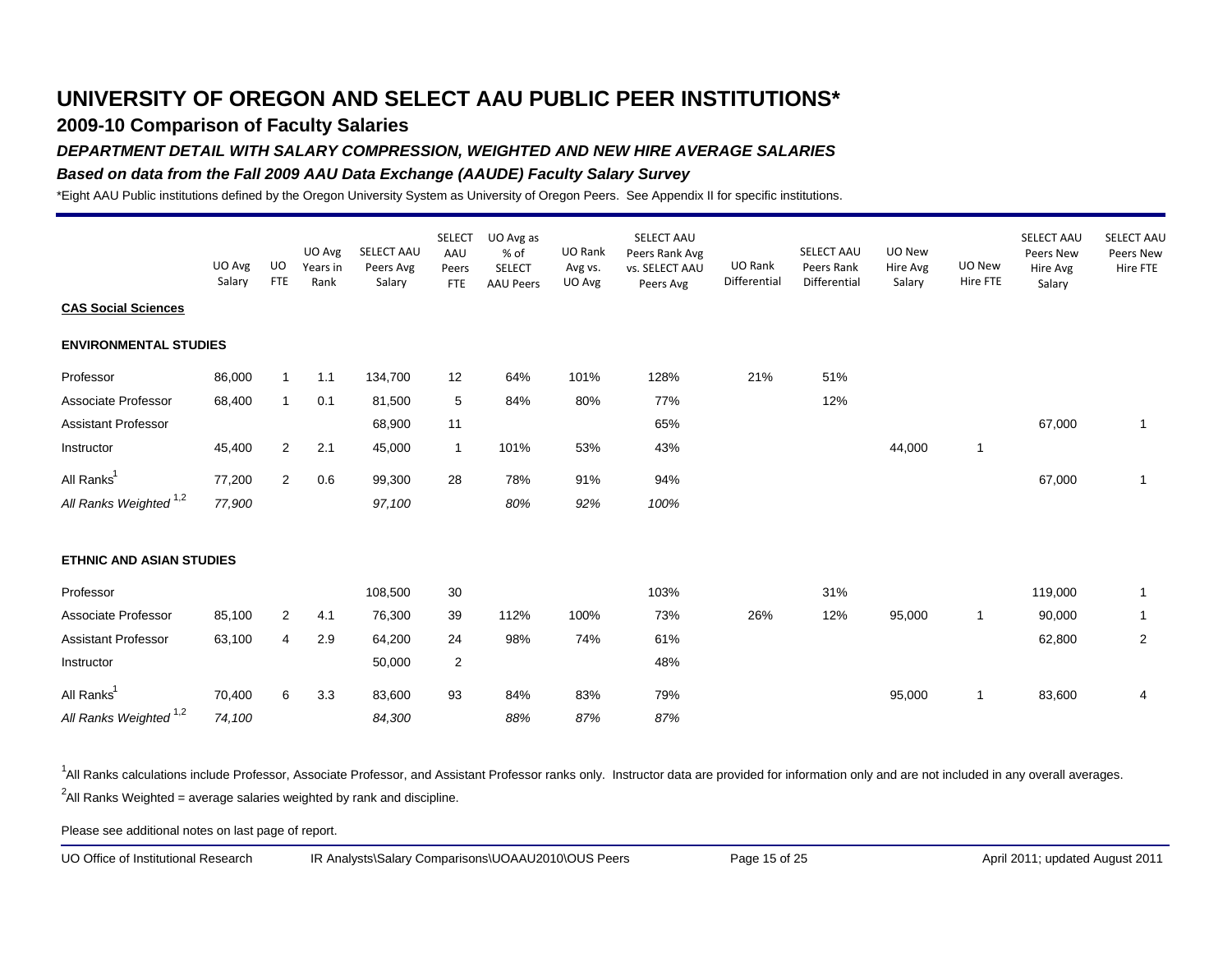## **2009-10 Comparison of Faculty Salaries**

#### *DEPARTMENT DETAIL WITH SALARY COMPRESSION, WEIGHTED AND NEW HIRE AVERAGE SALARIES*

#### *Based on data from the Fall 2009 AAU Data Exchange (AAUDE) Faculty Salary Survey*

\*Eight AAU Public institutions defined by the Oregon University System as University of Oregon Peers. See Appendix II for specific institutions.

|                                   | UO Avg<br>Salary | UO<br><b>FTE</b> | UO Avg<br>Years in<br>Rank | SELECT AAU<br>Peers Avg<br>Salary | <b>SELECT</b><br>AAU<br>Peers<br><b>FTE</b> | UO Avg as<br>% of<br><b>SELECT</b><br><b>AAU Peers</b> | UO Rank<br>Avg vs.<br>UO Avg | SELECT AAU<br>Peers Rank Avg<br>vs. SELECT AAU<br>Peers Avg | UO Rank<br>Differential | SELECT AAU<br>Peers Rank<br>Differential | UO New<br>Hire Avg<br>Salary | UO New<br>Hire FTE | SELECT AAU<br>Peers New<br>Hire Avg<br>Salary | SELECT AAL<br>Peers New<br>Hire FTE |
|-----------------------------------|------------------|------------------|----------------------------|-----------------------------------|---------------------------------------------|--------------------------------------------------------|------------------------------|-------------------------------------------------------------|-------------------------|------------------------------------------|------------------------------|--------------------|-----------------------------------------------|-------------------------------------|
| <b>CAS Social Sciences</b>        |                  |                  |                            |                                   |                                             |                                                        |                              |                                                             |                         |                                          |                              |                    |                                               |                                     |
| <b>GEOGRAPHY</b>                  |                  |                  |                            |                                   |                                             |                                                        |                              |                                                             |                         |                                          |                              |                    |                                               |                                     |
| Professor                         | 106,100          | 5                | 11.1                       | 120,000                           | 48                                          | 88%                                                    | 124%                         | 114%                                                        | 49%                     | 35%                                      |                              |                    |                                               |                                     |
| Associate Professor               | 64,500           | 4                | 3.4                        | 83,000                            | 25                                          | 78%                                                    | 76%                          | 79%                                                         | 10%                     | 13%                                      |                              |                    | 86,000                                        | -1                                  |
| <b>Assistant Professor</b>        | 55,900           | 2                | 2.6                        | 69,500                            | 21                                          | 80%                                                    | 66%                          | 66%                                                         |                         |                                          |                              |                    | 71,200                                        | 6                                   |
| Instructor                        |                  |                  |                            | 51,900                            | $\mathbf{1}$                                |                                                        |                              | 49%                                                         |                         |                                          |                              |                    |                                               |                                     |
| All Ranks <sup>1</sup>            | 81,900           | 11               | 6.7                        | 98,900                            | 94                                          | 83%                                                    | 96%                          | 94%                                                         |                         |                                          |                              |                    | 73,300                                        | $\overline{7}$                      |
| All Ranks Weighted <sup>1,2</sup> | 77,100           |                  |                            | 92,400                            |                                             | 83%                                                    | 91%                          | 95%                                                         |                         |                                          |                              |                    |                                               |                                     |
| <b>HISTORY</b>                    |                  |                  |                            |                                   |                                             |                                                        |                              |                                                             |                         |                                          |                              |                    |                                               |                                     |
| Professor                         | 97,500           | 12               | 10.1                       | 116,700                           | 137                                         | 84%                                                    | 114%                         | 111%                                                        | 30%                     | 38%                                      |                              |                    | 138,800                                       | $\overline{2}$                      |
| Associate Professor               | 71,800           | 11               | 11.8                       | 76,800                            | 109                                         | 93%                                                    | 84%                          | 73%                                                         | 19%                     | 13%                                      |                              |                    | 90,000                                        | 3                                   |
| <b>Assistant Professor</b>        | 56,000           | $\mathbf{1}$     | 0.1                        | 62,600                            | 58                                          | 89%                                                    | 66%                          | 60%                                                         |                         |                                          | 56,000                       | $\mathbf{1}$       | 62,800                                        | 8                                   |
| Instructor                        |                  |                  |                            | 41,500                            | $\mathbf{1}$                                |                                                        |                              | 39%                                                         |                         |                                          |                              |                    |                                               |                                     |
| All Ranks <sup>1</sup>            | 84,000           | 24               | 10.5                       | 92,100                            | 304                                         | 91%                                                    | 98%                          | 88%                                                         |                         |                                          | 56,000                       | 1                  | 80,800                                        | 13                                  |
| All Ranks Weighted <sup>1,2</sup> | 76,300           |                  |                            | 87,000                            |                                             | 88%                                                    | 90%                          | 90%                                                         |                         |                                          |                              |                    |                                               |                                     |

<sup>1</sup>All Ranks calculations include Professor, Associate Professor, and Assistant Professor ranks only. Instructor data are provided for information only and are not included in any overall averages.  $^2$ All Ranks Weighted = average salaries weighted by rank and discipline.

Please see additional notes on last page of report.

UO Office of Institutional Research IR Analysts\Salary Comparisons\UOAAU2010\OUS Peers Page 16 of 25 April 2011; updated August 2011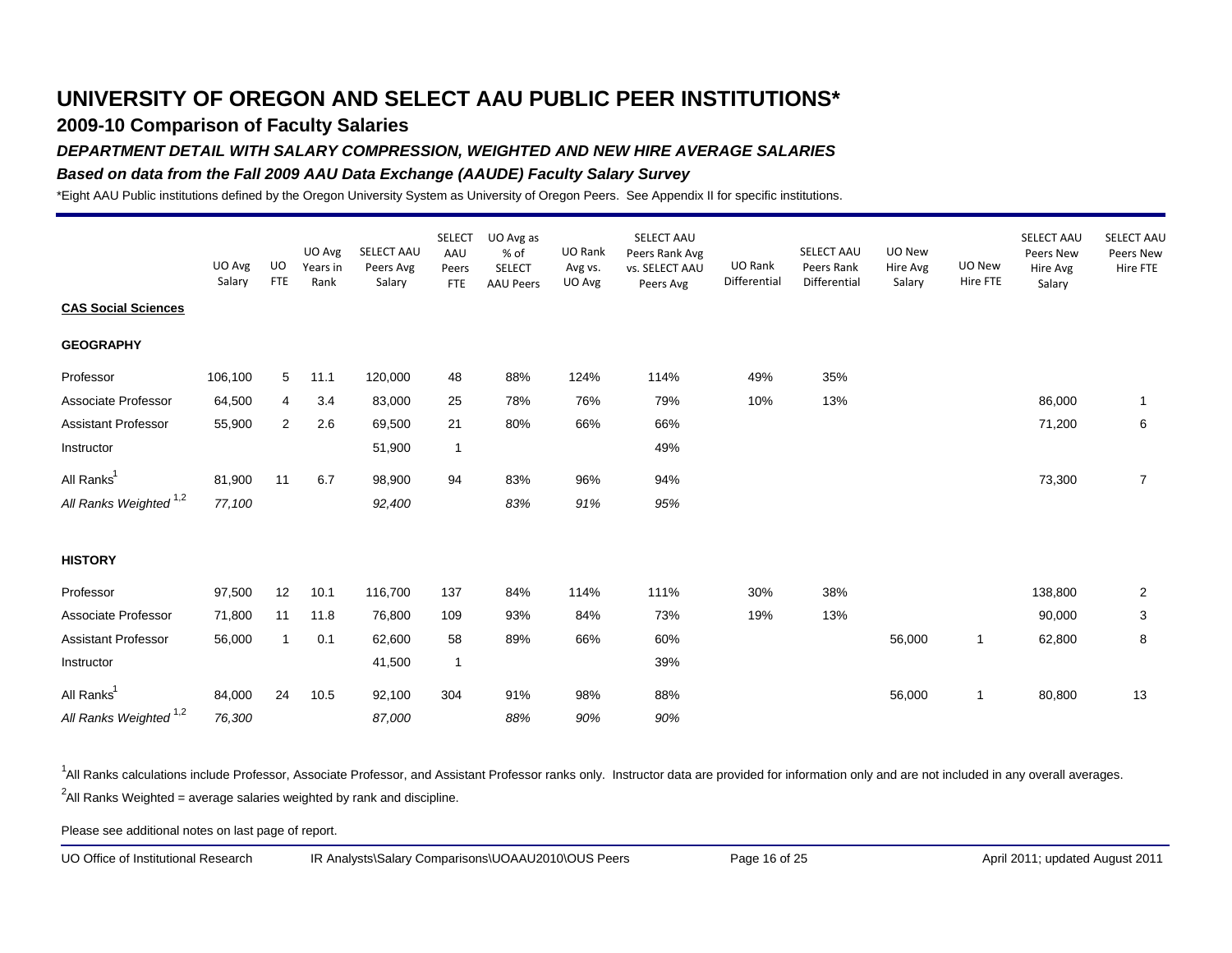## **2009-10 Comparison of Faculty Salaries**

#### *DEPARTMENT DETAIL WITH SALARY COMPRESSION, WEIGHTED AND NEW HIRE AVERAGE SALARIES*

#### *Based on data from the Fall 2009 AAU Data Exchange (AAUDE) Faculty Salary Survey*

\*Eight AAU Public institutions defined by the Oregon University System as University of Oregon Peers. See Appendix II for specific institutions.

|                                   | UO Avg<br>Salary | UO<br><b>FTE</b> | UO Avg<br>Years in<br>Rank | SELECT AAU<br>Peers Avg<br>Salary | <b>SELECT</b><br>AAU<br>Peers<br><b>FTE</b> | UO Avg as<br>% of<br><b>SELECT</b><br><b>AAU Peers</b> | UO Rank<br>Avg vs.<br>UO Avg | SELECT AAU<br>Peers Rank Avg<br>vs. SELECT AAU<br>Peers Avg | UO Rank<br>Differential | SELECT AAU<br>Peers Rank<br>Differential | UO New<br>Hire Avg<br>Salary | UO New<br>Hire FTE | SELECT AAU<br>Peers New<br>Hire Avg<br>Salary | SELECT AAL<br>Peers New<br>Hire FTE |
|-----------------------------------|------------------|------------------|----------------------------|-----------------------------------|---------------------------------------------|--------------------------------------------------------|------------------------------|-------------------------------------------------------------|-------------------------|------------------------------------------|------------------------------|--------------------|-----------------------------------------------|-------------------------------------|
| <b>CAS Social Sciences</b>        |                  |                  |                            |                                   |                                             |                                                        |                              |                                                             |                         |                                          |                              |                    |                                               |                                     |
| <b>INTERNATIONAL STUDIES</b>      |                  |                  |                            |                                   |                                             |                                                        |                              |                                                             |                         |                                          |                              |                    |                                               |                                     |
| Professor                         | 89,900           | $\mathbf{1}$     | 10.1                       | 102,500                           | 15                                          | 88%                                                    | 105%                         | 97%                                                         | 22%                     | 24%                                      |                              |                    | 165,000                                       | 1                                   |
| Associate Professor               | 70,800           | $\overline{2}$   | 11.1                       | 76,800                            | 13                                          | 92%                                                    | 83%                          | 73%                                                         | 15%                     | 9%                                       |                              |                    |                                               |                                     |
| <b>Assistant Professor</b>        | 58,300           | $\overline{2}$   | 5.1                        | 67,400                            | 10                                          | 86%                                                    | 68%                          | 64%                                                         |                         |                                          |                              |                    |                                               |                                     |
| Instructor                        |                  |                  |                            | 47,000                            | $\mathbf{1}$                                |                                                        |                              | 45%                                                         |                         |                                          |                              |                    |                                               |                                     |
| All Ranks <sup>1</sup>            | 69,600           | 5                | 8.5                        | 84,500                            | 38                                          | 82%                                                    | 82%                          | 80%                                                         |                         |                                          |                              |                    | 165,000                                       | 1                                   |
| All Ranks Weighted <sup>1,2</sup> | 73,900           |                  |                            | 83,300                            |                                             | 89%                                                    | 87%                          | 86%                                                         |                         |                                          |                              |                    |                                               |                                     |
| <b>POLITICAL SCIENCE</b>          |                  |                  |                            |                                   |                                             |                                                        |                              |                                                             |                         |                                          |                              |                    |                                               |                                     |
| Professor                         | 111,900          | 4                | 4.1                        | 137,600                           | 97                                          | 81%                                                    | 131%                         | 131%                                                        | 38%                     | 50%                                      |                              |                    | 192,500                                       | $\overline{a}$                      |
| Associate Professor               | 79,400           | 6                | 7.3                        | 85,000                            | 64                                          | 93%                                                    | 93%                          | 81%                                                         | 18%                     | 12%                                      |                              |                    |                                               |                                     |
| <b>Assistant Professor</b>        | 64,300           | 4                | 3.4                        | 72,200                            | 57                                          | 89%                                                    | 75%                          | 69%                                                         |                         |                                          | 65,000                       | 1                  | 70,700                                        | 12                                  |
| Instructor                        | 54,100           | $\mathbf{1}$     | 2.1                        | 52,400                            | 4                                           | 103%                                                   | 63%                          | 50%                                                         |                         |                                          |                              |                    | 75,000                                        | $\mathbf{1}$                        |
| All Ranks <sup>1</sup>            | 84,400           | 14               | 5.2                        | 105,100                           | 218                                         | 80%                                                    | 99%                          | 100%                                                        |                         |                                          | 65,000                       | 1                  | 88,100                                        | 14                                  |
| All Ranks Weighted <sup>1,2</sup> | 86,600           |                  |                            | 100,400                           |                                             | 86%                                                    | 102%                         | 103%                                                        |                         |                                          |                              |                    |                                               |                                     |

<sup>1</sup>All Ranks calculations include Professor, Associate Professor, and Assistant Professor ranks only. Instructor data are provided for information only and are not included in any overall averages.  $^2$ All Ranks Weighted = average salaries weighted by rank and discipline.

Please see additional notes on last page of report.

UO Office of Institutional Research IR Analysts\Salary Comparisons\UOAAU2010\OUS Peers Page 17 of 25 April 2011; updated August 2011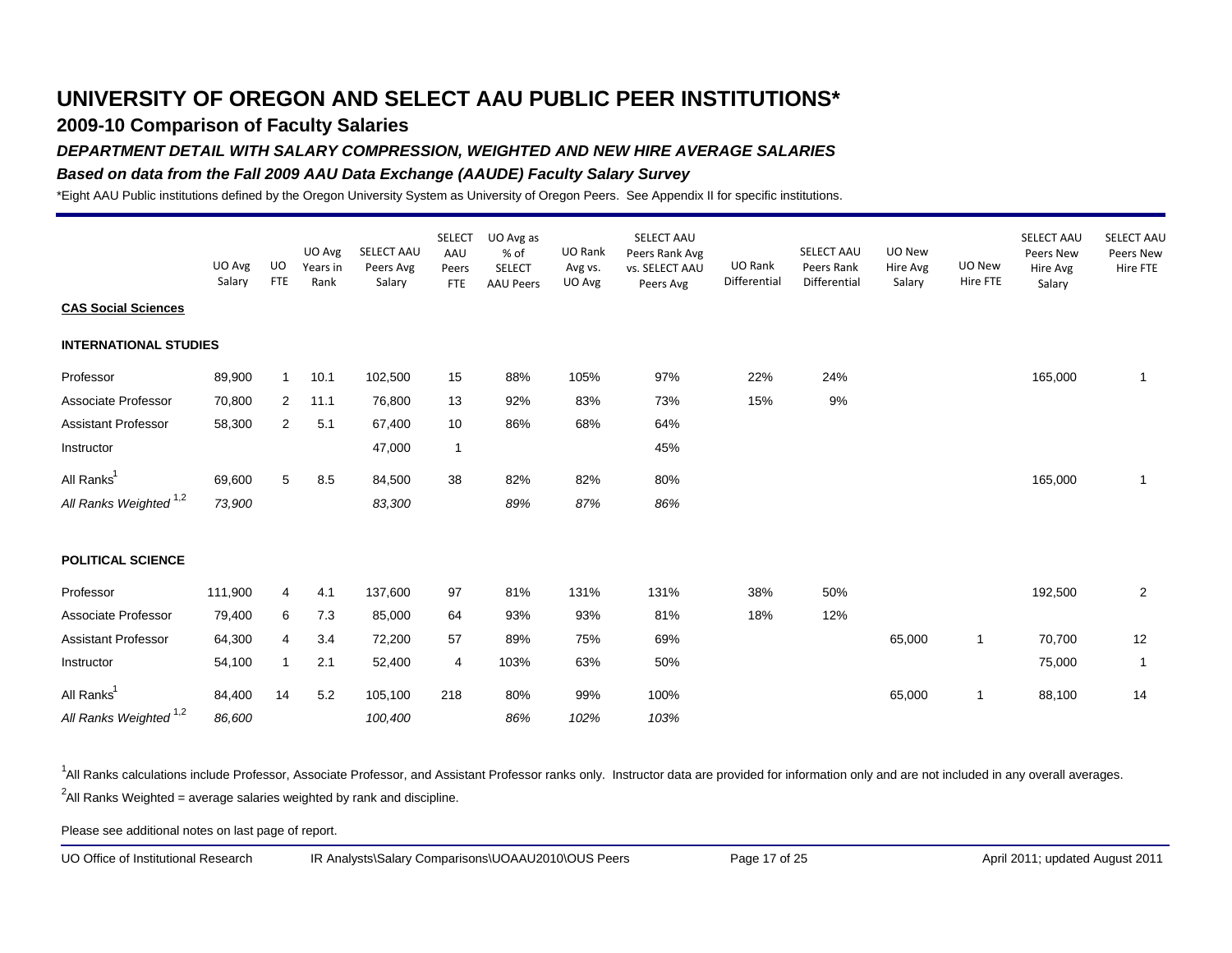### **2009-10 Comparison of Faculty Salaries**

#### *DEPARTMENT DETAIL WITH SALARY COMPRESSION, WEIGHTED AND NEW HIRE AVERAGE SALARIES*

#### *Based on data from the Fall 2009 AAU Data Exchange (AAUDE) Faculty Salary Survey*

\*Eight AAU Public institutions defined by the Oregon University System as University of Oregon Peers. See Appendix II for specific institutions.

|                                     | UO Avg<br>Salary | UO.<br><b>FTE</b> | UO Avg<br>Years in<br>Rank | SELECT AAU<br>Peers Avg<br>Salary | <b>SELECT</b><br>AAU<br>Peers<br><b>FTE</b> | UO Avg as<br>% of<br><b>SELECT</b><br><b>AAU Peers</b> | UO Rank<br>Avg vs.<br>UO Avg | SELECT AAU<br>Peers Rank Avg<br>vs. SELECT AAU<br>Peers Avg | UO Rank<br>Differential | SELECT AAU<br>Peers Rank<br>Differential | UO New<br>Hire Avg<br>Salary | UO New<br>Hire FTE | SELECT AAU<br>Peers New<br>Hire Avg<br>Salary | SELECT AAU<br>Peers New<br>Hire FTE |
|-------------------------------------|------------------|-------------------|----------------------------|-----------------------------------|---------------------------------------------|--------------------------------------------------------|------------------------------|-------------------------------------------------------------|-------------------------|------------------------------------------|------------------------------|--------------------|-----------------------------------------------|-------------------------------------|
| <b>CAS Social Sciences</b>          |                  |                   |                            |                                   |                                             |                                                        |                              |                                                             |                         |                                          |                              |                    |                                               |                                     |
| <b>SOCIOLOGY</b>                    |                  |                   |                            |                                   |                                             |                                                        |                              |                                                             |                         |                                          |                              |                    |                                               |                                     |
| Professor                           | 97,200           | 3                 | 13.1                       | 125,700                           | 89                                          | 77%                                                    | 114%                         | 119%                                                        | 31%                     | 41%                                      |                              |                    | 110,400                                       | 3                                   |
| Associate Professor                 | 70,900           | 9                 | 4.9                        | 82,600                            | 38                                          | 86%                                                    | 83%                          | 79%                                                         | 9%                      | 10%                                      |                              |                    | 106,100                                       | 9                                   |
| <b>Assistant Professor</b>          | 62,800           | 6                 | 1.4                        | 72,100                            | 41                                          | 87%                                                    | 74%                          | 69%                                                         |                         |                                          | 65,000                       | $\overline{2}$     | 68,700                                        | $\mathbf{3}$                        |
| Instructor                          | 29,900           | $\overline{2}$    | 7.1                        | 40,000                            | 3                                           | 75%                                                    | 35%                          | 38%                                                         |                         |                                          |                              |                    |                                               |                                     |
| All Ranks <sup>1</sup>              | 72,600           | 18                | 5.1                        | 102,900                           | 168                                         | 71%                                                    | 85%                          | 98%                                                         |                         |                                          | 65,000                       | $\overline{2}$     | 99,500                                        | 15                                  |
| All Ranks Weighted <sup>1,2</sup>   | 78,000           |                   |                            | 95,200                            |                                             | 82%                                                    | 92%                          | 98%                                                         |                         |                                          |                              |                    |                                               |                                     |
| <b>WOMEN'S &amp; GENDER STUDIES</b> |                  |                   |                            |                                   |                                             |                                                        |                              |                                                             |                         |                                          |                              |                    |                                               |                                     |
| Professor                           |                  |                   |                            | 107,500                           | 10                                          |                                                        |                              | 102%                                                        |                         | 27%                                      |                              |                    |                                               |                                     |
| Associate Professor                 | 69,700           | 3                 | 6.1                        | 79,600                            | 24                                          | 88%                                                    | 82%                          | 76%                                                         | 10%                     | 15%                                      |                              |                    | 94,000                                        | $\mathbf{1}$                        |
| <b>Assistant Professor</b>          | 61,400           | $\mathbf{1}$      | 3.1                        | 63,900                            | 13                                          | 96%                                                    | 72%                          | 61%                                                         |                         |                                          |                              |                    | 60,000                                        | $\overline{1}$                      |
| Instructor                          |                  |                   |                            |                                   |                                             |                                                        |                              |                                                             |                         |                                          |                              |                    |                                               |                                     |
| All Ranks <sup>1</sup>              | 67,600           | 4                 | 5.4                        | 81,200                            | 47                                          | 83%                                                    | 79%                          | 77%                                                         |                         |                                          |                              |                    | 77,000                                        | $\overline{2}$                      |
| All Ranks Weighted <sup>1,2</sup>   | 65,600           |                   |                            | 84,900                            |                                             | 77%                                                    | 77%                          | 87%                                                         |                         |                                          |                              |                    |                                               |                                     |

<sup>1</sup>All Ranks calculations include Professor, Associate Professor, and Assistant Professor ranks only. Instructor data are provided for information only and are not included in any overall averages.  $^2$ All Ranks Weighted = average salaries weighted by rank and discipline.

Please see additional notes on last page of report.

UO Office of Institutional Research IR Analysts\Salary Comparisons\UOAAU2010\OUS Peers Page 18 of 25 April 2011; updated August 2011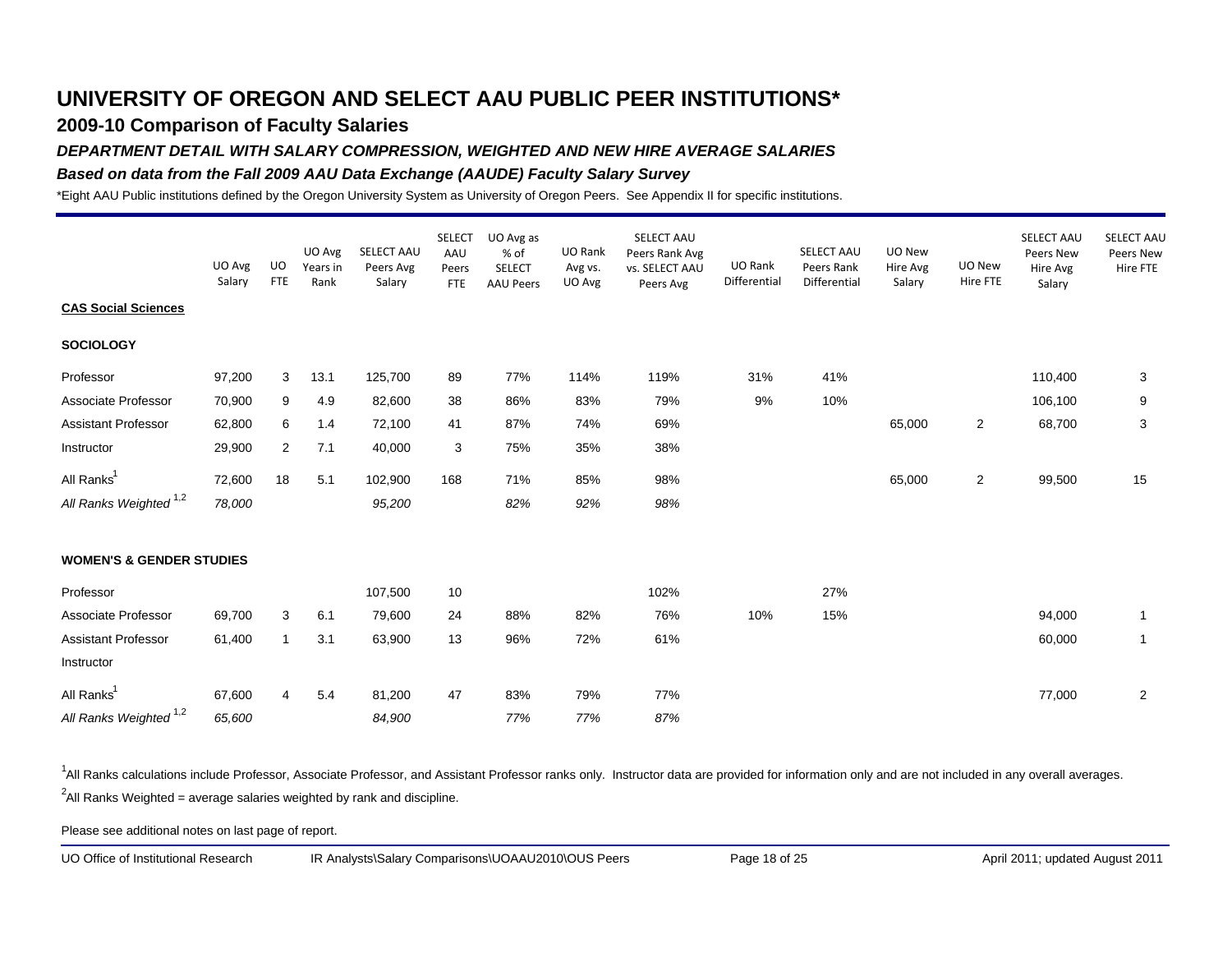## **2009-10 Comparison of Faculty Salaries**

#### *DEPARTMENT DETAIL WITH SALARY COMPRESSION, WEIGHTED AND NEW HIRE AVERAGE SALARIES*

#### *Based on data from the Fall 2009 AAU Data Exchange (AAUDE) Faculty Salary Survey*

\*Eight AAU Public institutions defined by the Oregon University System as University of Oregon Peers. See Appendix II for specific institutions.

|                                                   | UO Avg<br>Salary | UO<br><b>FTE</b> | UO Avg<br>Years in<br>Rank | SELECT AAU<br>Peers Avg<br>Salary | <b>SELECT</b><br>AAU<br>Peers<br><b>FTE</b> | UO Avg as<br>% of<br><b>SELECT</b><br><b>AAU Peers</b> | UO Rank<br>Avg vs.<br>UO Avg | SELECT AAU<br>Peers Rank Avg<br>vs. SELECT AAU<br>Peers Avg | UO Rank<br>Differential | SELECT AAU<br>Peers Rank<br>Differential | UO New<br>Hire Avg<br>Salary | UO New<br>Hire FTE | SELECT AAU<br>Peers New<br>Hire Avg<br>Salary | SELECT AAU<br>Peers New<br>Hire FTE |
|---------------------------------------------------|------------------|------------------|----------------------------|-----------------------------------|---------------------------------------------|--------------------------------------------------------|------------------------------|-------------------------------------------------------------|-------------------------|------------------------------------------|------------------------------|--------------------|-----------------------------------------------|-------------------------------------|
| <b>College of Education</b>                       |                  |                  |                            |                                   |                                             |                                                        |                              |                                                             |                         |                                          |                              |                    |                                               |                                     |
| <b>COUNSELING PSYCHOLOGY &amp; HUMAN SERVICES</b> |                  |                  |                            |                                   |                                             |                                                        |                              |                                                             |                         |                                          |                              |                    |                                               |                                     |
| Professor                                         | 102,200          | 3                | 3.4                        |                                   |                                             |                                                        | 120%                         |                                                             | 25%                     |                                          |                              |                    |                                               |                                     |
| Associate Professor                               | 81,300           | 4                | 1.9                        |                                   |                                             |                                                        | 95%                          |                                                             | 16%                     |                                          | 74,000                       | $\mathbf{1}$       |                                               |                                     |
| <b>Assistant Professor</b>                        | 68,000           | $\mathbf{1}$     | 1.1                        |                                   |                                             |                                                        | 80%                          |                                                             |                         |                                          |                              |                    |                                               |                                     |
| Instructor                                        |                  |                  |                            |                                   |                                             |                                                        |                              |                                                             |                         |                                          |                              |                    |                                               |                                     |
| All Ranks <sup>1</sup>                            | 87,500           | 8                | 2.3                        |                                   |                                             |                                                        | 103%                         |                                                             |                         |                                          | 74,000                       | $\overline{1}$     |                                               |                                     |
| All Ranks Weighted <sup>1,2</sup>                 | 84,800           |                  |                            |                                   |                                             |                                                        | 100%                         |                                                             |                         |                                          |                              |                    |                                               |                                     |
| <b>EDUCATIONAL LEADERSHIP</b>                     |                  |                  |                            |                                   |                                             |                                                        |                              |                                                             |                         |                                          |                              |                    |                                               |                                     |
| Professor                                         | 126,800          | 5                | 4.9                        | 108,800                           | 13                                          | 117%                                                   | 149%                         | 103%                                                        |                         | 32%                                      | 92,000                       | $\mathbf{1}$       | 107,800                                       | $\mathbf{1}$                        |
| Associate Professor                               |                  |                  |                            | 75,000                            | 16                                          |                                                        |                              | 71%                                                         |                         | 13%                                      |                              |                    |                                               |                                     |
| <b>Assistant Professor</b>                        | 68,100           | $\overline{2}$   | 3.1                        | 61,700                            | 9                                           | 110%                                                   | 80%                          | 59%                                                         |                         |                                          |                              |                    |                                               |                                     |
| Instructor                                        | 61,400           | $\mathbf{1}$     | 17.1                       |                                   |                                             |                                                        | 72%                          |                                                             |                         |                                          |                              |                    |                                               |                                     |
| All Ranks <sup>1</sup>                            | 110,000          | $\overline{7}$   | 4.4                        | 83,400                            | 38                                          | 132%                                                   | 129%                         | 79%                                                         |                         |                                          | 92,000                       | $\mathbf{1}$       | 107,800                                       | $\mathbf{1}$                        |
| All Ranks Weighted <sup>1,2</sup>                 | 99,700           |                  |                            | 83,300                            |                                             | 120%                                                   | 118%                         | 86%                                                         |                         |                                          |                              |                    |                                               |                                     |

<sup>1</sup>All Ranks calculations include Professor, Associate Professor, and Assistant Professor ranks only. Instructor data are provided for information only and are not included in any overall averages.  $^2$ All Ranks Weighted = average salaries weighted by rank and discipline.

Please see additional notes on last page of report.

UO Office of Institutional Research IR Analysts\Salary Comparisons\UOAAU2010\OUS Peers Page 19 of 25 April 2011; updated August 2011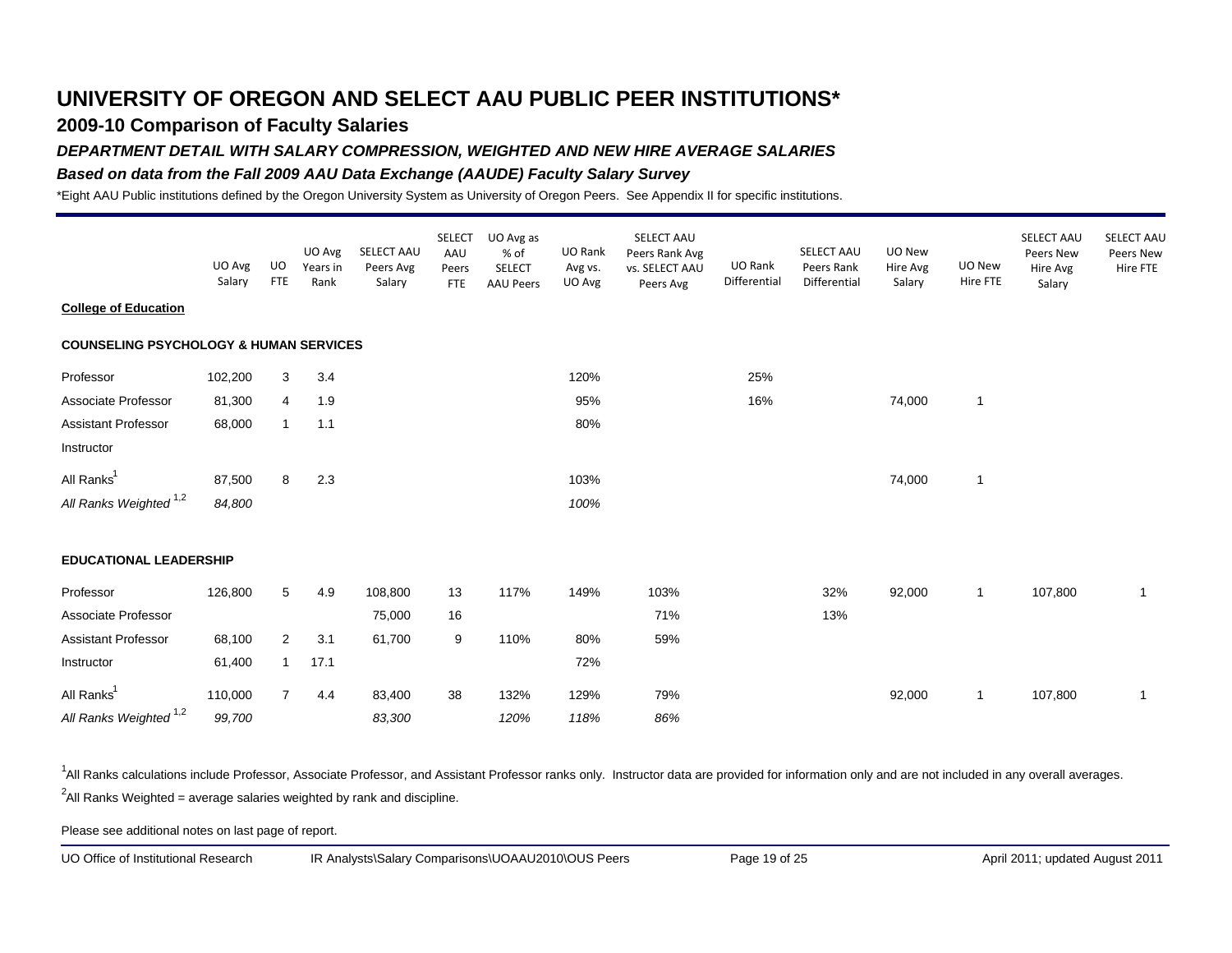## **2009-10 Comparison of Faculty Salaries**

#### *DEPARTMENT DETAIL WITH SALARY COMPRESSION, WEIGHTED AND NEW HIRE AVERAGE SALARIES*

#### *Based on data from the Fall 2009 AAU Data Exchange (AAUDE) Faculty Salary Survey*

\*Eight AAU Public institutions defined by the Oregon University System as University of Oregon Peers. See Appendix II for specific institutions.

|                                   | UO Avg<br>Salary | <b>UO</b><br><b>FTE</b> | UO Avg<br>Years in<br>Rank | SELECT AAU<br>Peers Avg<br>Salary | <b>SELECT</b><br>AAU<br>Peers<br><b>FTE</b> | UO Avg as<br>% of<br><b>SELECT</b><br><b>AAU Peers</b> | UO Rank<br>Avg vs.<br>UO Avg | SELECT AAU<br>Peers Rank Avg<br>vs. SELECT AAU<br>Peers Avg | UO Rank<br>Differential | SELECT AAU<br>Peers Rank<br>Differential | UO New<br>Hire Avg<br>Salary | UO New<br>Hire FTE | SELECT AAU<br>Peers New<br>Hire Avg<br>Salary | SELECT AAL<br>Peers New<br>Hire FTE |
|-----------------------------------|------------------|-------------------------|----------------------------|-----------------------------------|---------------------------------------------|--------------------------------------------------------|------------------------------|-------------------------------------------------------------|-------------------------|------------------------------------------|------------------------------|--------------------|-----------------------------------------------|-------------------------------------|
| <b>College of Education</b>       |                  |                         |                            |                                   |                                             |                                                        |                              |                                                             |                         |                                          |                              |                    |                                               |                                     |
| <b>SPECIAL EDUCATION</b>          |                  |                         |                            |                                   |                                             |                                                        |                              |                                                             |                         |                                          |                              |                    |                                               |                                     |
| Professor                         | 132,800          | $\overline{4}$          | 11.8                       | 115,500                           | 19                                          | 115%                                                   | 156%                         | 110%                                                        | 55%                     | 31%                                      |                              |                    | 120,000                                       | 1                                   |
| Associate Professor               | 85,800           | 5                       | 6.3                        | 83,000                            | 8                                           | 103%                                                   | 101%                         | 79%                                                         | 22%                     | 14%                                      | 79,000                       | 1                  | 89,600                                        | 1                                   |
| <b>Assistant Professor</b>        | 66,700           | 5                       | 2.1                        | 67,800                            | 11                                          | 98%                                                    | 78%                          | 64%                                                         |                         |                                          | 67,000                       | 1                  | 65,000                                        | 1                                   |
| Instructor                        | 57,200           | 5                       | 4.7                        | 48,100                            | 4                                           | 119%                                                   | 67%                          | 46%                                                         |                         |                                          | 48,000                       | 1                  |                                               |                                     |
| All Ranks <sup>1</sup>            | 92,400           | 14                      | 6.4                        | 94,900                            | 38                                          | 97%                                                    | 108%                         | 90%                                                         |                         |                                          | 73,000                       | $\overline{2}$     | 91,500                                        | 3                                   |
| All Ranks Weighted <sup>1,2</sup> | 97,100           |                         |                            | 90,200                            |                                             | 108%                                                   | 115%                         | 93%                                                         |                         |                                          |                              |                    |                                               |                                     |
| <b>TEACHER EDUCATION</b>          |                  |                         |                            |                                   |                                             |                                                        |                              |                                                             |                         |                                          |                              |                    |                                               |                                     |
| Professor                         | 92,000           | $\mathbf{1}$            | 0.1                        | 113,700                           | 126                                         | 81%                                                    | 108%                         | 108%                                                        | 8%                      | 31%                                      |                              |                    | 140,300                                       | $\overline{2}$                      |
| Associate Professor               | 84,900           | 4                       | 7.6                        | 81,300                            | 75                                          | 104%                                                   | 100%                         | 77%                                                         | 17%                     | 15%                                      |                              |                    | 95,000                                        | $\overline{2}$                      |
| <b>Assistant Professor</b>        | 70,500           | 2                       | 3.1                        | 65,100                            | 62                                          | 108%                                                   | 83%                          | 62%                                                         |                         |                                          |                              |                    | 61,900                                        | 6                                   |
| Instructor                        | 59,800           | 3                       | 2.0                        | 53,500                            | $\overline{7}$                              | 112%                                                   | 70%                          | 51%                                                         |                         |                                          |                              |                    | 52,800                                        | $\overline{2}$                      |
| All Ranks <sup>1</sup>            | 81,800           | $\overline{7}$          | 5.2                        | 93,000                            | 263                                         | 88%                                                    | 96%                          | 88%                                                         |                         |                                          |                              |                    | 84,200                                        | 10                                  |
| All Ranks Weighted <sup>1,2</sup> | 83,000           |                         |                            | 88,100                            |                                             | 94%                                                    | 98%                          | 91%                                                         |                         |                                          |                              |                    |                                               |                                     |

<sup>1</sup>All Ranks calculations include Professor, Associate Professor, and Assistant Professor ranks only. Instructor data are provided for information only and are not included in any overall averages.  $^2$ All Ranks Weighted = average salaries weighted by rank and discipline.

Please see additional notes on last page of report.

UO Office of Institutional Research IR Analysts\Salary Comparisons\UOAAU2010\OUS Peers Page 20 of 25 April 2011; updated August 2011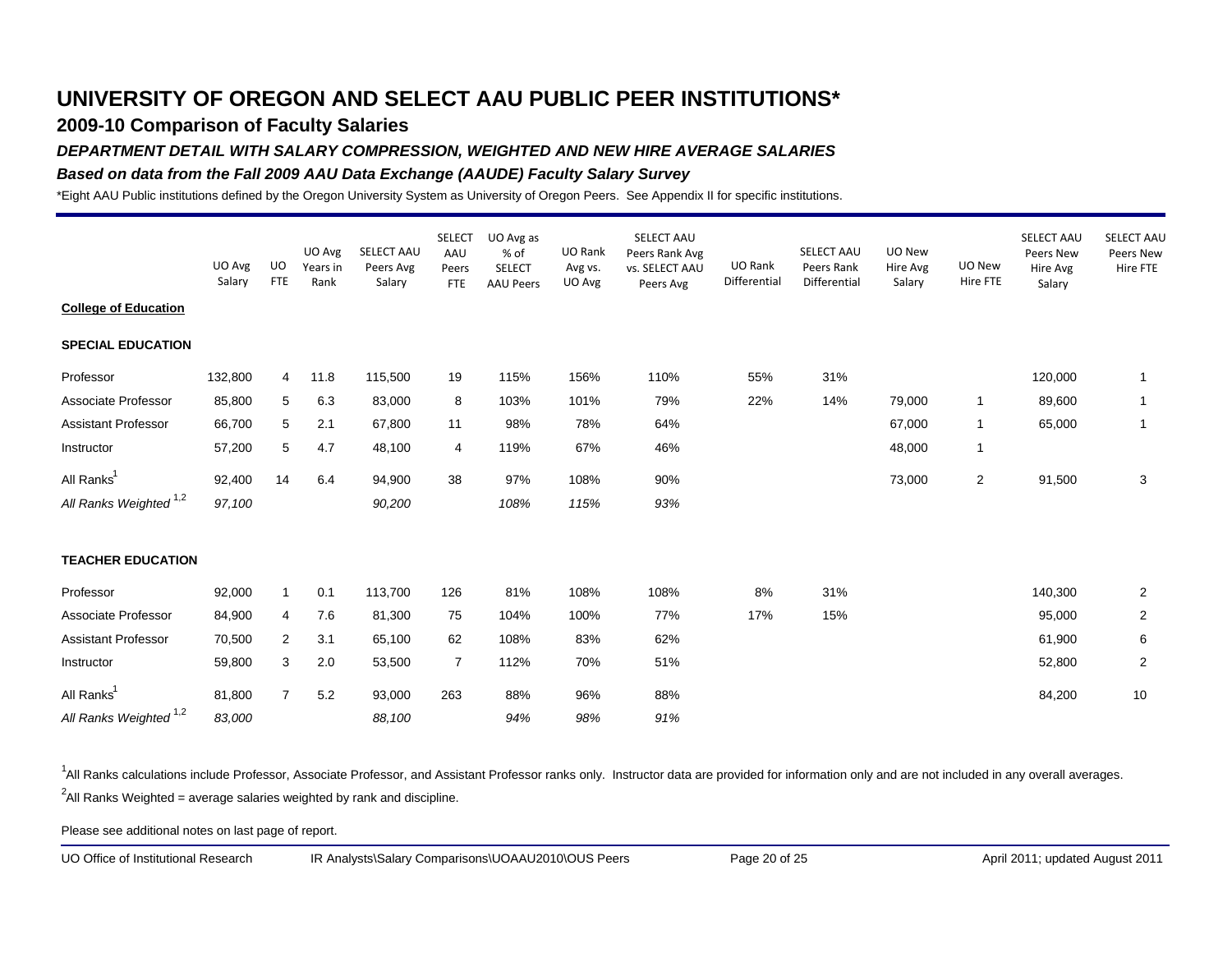## **2009-10 Comparison of Faculty Salaries**

### *DEPARTMENT DETAIL WITH SALARY COMPRESSION, WEIGHTED AND NEW HIRE AVERAGE SALARIES*

#### *Based on data from the Fall 2009 AAU Data Exchange (AAUDE) Faculty Salary Survey*

\*Eight AAU Public institutions defined by the Oregon University System as University of Oregon Peers. See Appendix II for specific institutions.

|                                      | UO Avg  | UO         | UO Avg<br>Years in | SELECT AAU<br>Peers Avg | <b>SELECT</b><br>AAU<br>Peers | UO Avg as<br>% of<br><b>SELECT</b> | UO Rank<br>Avg vs. | <b>SELECT AAU</b><br>Peers Rank Avg<br><b>vs. SELECT AAU</b> | UO Rank      | <b>SELECT AAU</b><br>Peers Rank | UO New<br>Hire Avg | UO New   | SELECT AAU<br>Peers New<br>Hire Avg | <b>SELECT AAU</b><br>Peers New<br>Hire FTE |
|--------------------------------------|---------|------------|--------------------|-------------------------|-------------------------------|------------------------------------|--------------------|--------------------------------------------------------------|--------------|---------------------------------|--------------------|----------|-------------------------------------|--------------------------------------------|
|                                      | Salary  | <b>FTE</b> | Rank               | Salary                  | FTE                           | <b>AAU Peers</b>                   | UO Avg             | Peers Avg                                                    | Differential | Differential                    | Salary             | Hire FTE | Salary                              |                                            |
| <b>Lundquist College of Business</b> |         |            |                    |                         |                               |                                    |                    |                                                              |              |                                 |                    |          |                                     |                                            |
| <b>BUSINESS ADMINISTRATION</b>       |         |            |                    |                         |                               |                                    |                    |                                                              |              |                                 |                    |          |                                     |                                            |
| Professor                            | 159,400 | 10         | 10.9               | 196,400                 | 217                           | 81%                                | 187%               | 187%                                                         | 20%          | 41%                             | 210,000            |          | 250,000                             | $\overline{2}$                             |
| Associate Professor                  | 142,300 | 10         | 4.7                | 153,400                 | 149                           | 93%                                | 167%               | 146%                                                         | $-1\%$       | 5%                              |                    |          | 177,300                             | 3                                          |
| <b>Assistant Professor</b>           | 143,100 | 16         | 1.9                | 147,800                 | 182                           | 97%                                | 168%               | 140%                                                         |              |                                 | 146,300            | 4        | 148,900                             | 22                                         |
| Instructor                           | 69,700  | 18         | 7.2                | 86,800                  | 27                            | 80%                                | 82%                | 83%                                                          |              |                                 |                    |          |                                     |                                            |
| All Ranks                            | 147,400 | 36         | 5.2                | 168,600                 | 548                           | 87%                                | 173%               | 160%                                                         |              |                                 | 159,000            | 5        | 159,600                             | 27                                         |
| All Ranks Weighted <sup>1,2</sup>    | 148,900 |            |                    | 167,500                 |                               | 89%                                | 176%               | 173%                                                         |              |                                 |                    |          |                                     |                                            |

<sup>1</sup>All Ranks calculations include Professor, Associate Professor, and Assistant Professor ranks only. Instructor data are provided for information only and are not included in any overall averages.

 $^2$ All Ranks Weighted = average salaries weighted by rank and discipline.

Please see additional notes on last page of report.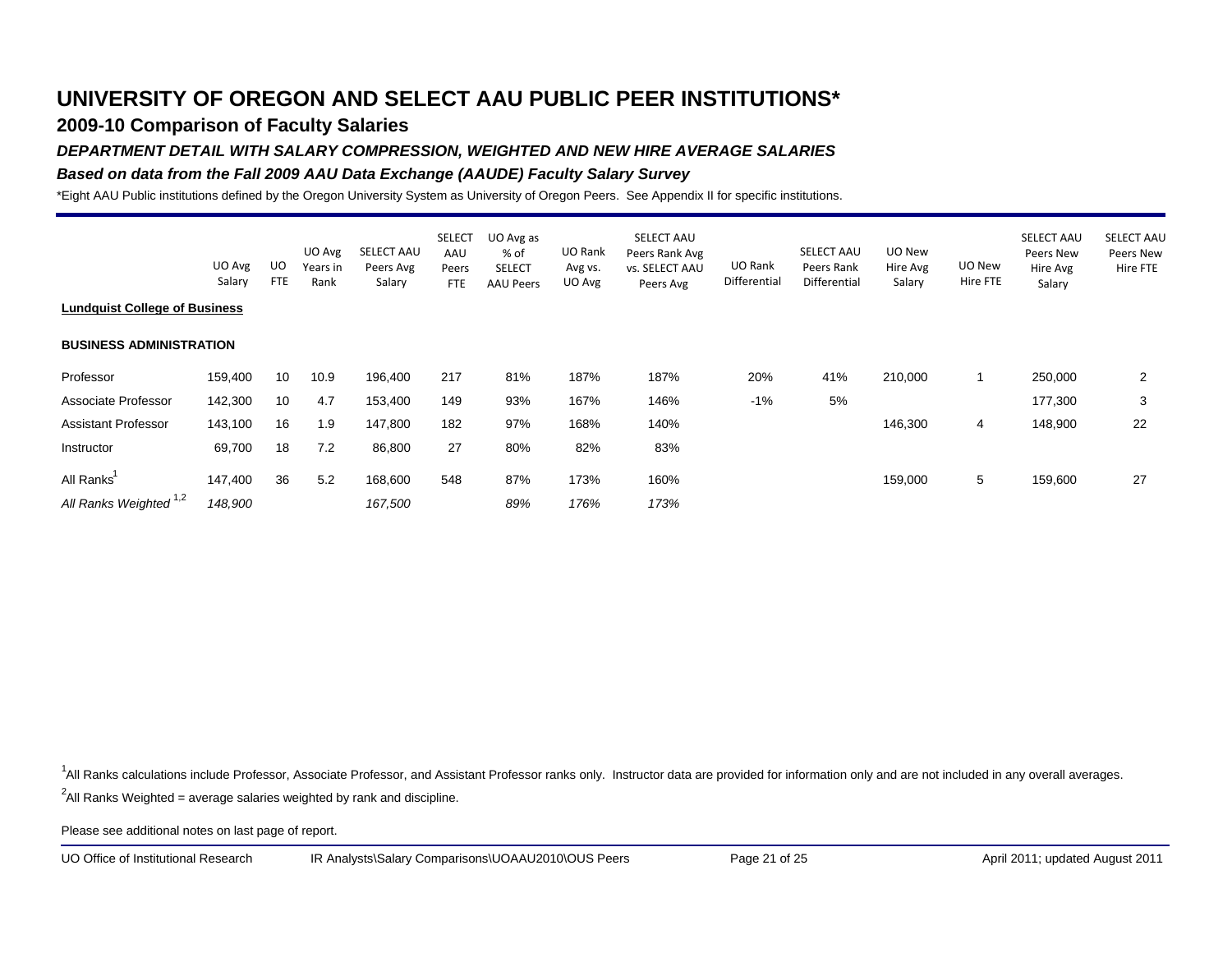## **2009-10 Comparison of Faculty Salaries**

### *DEPARTMENT DETAIL WITH SALARY COMPRESSION, WEIGHTED AND NEW HIRE AVERAGE SALARIES*

### *Based on data from the Fall 2009 AAU Data Exchange (AAUDE) Faculty Salary Survey*

\*Eight AAU Public institutions defined by the Oregon University System as University of Oregon Peers. See Appendix II for specific institutions.

|                                               |                  |                   | UO Avg           | SELECT AAU          | <b>SELECT</b><br>AAU | UO Avg as<br>% of                 | UO Rank           | SELECT AAU<br>Peers Rank Avg |                         | SELECT AAU                 | UO New             |                    | SELECT AAU<br>Peers New | SELECT AAL<br>Peers New |
|-----------------------------------------------|------------------|-------------------|------------------|---------------------|----------------------|-----------------------------------|-------------------|------------------------------|-------------------------|----------------------------|--------------------|--------------------|-------------------------|-------------------------|
|                                               | UO Avg<br>Salary | UO.<br><b>FTE</b> | Years in<br>Rank | Peers Avg<br>Salary | Peers<br><b>FTE</b>  | <b>SELECT</b><br><b>AAU Peers</b> | Avg vs.<br>UO Avg | vs. SELECT AAU<br>Peers Avg  | UO Rank<br>Differential | Peers Rank<br>Differential | Hire Avg<br>Salary | UO New<br>Hire FTE | Hire Avg<br>Salary      | Hire FTE                |
| <b>School of Journalism and Communication</b> |                  |                   |                  |                     |                      |                                   |                   |                              |                         |                            |                    |                    |                         |                         |
| <b>JOURNALISM &amp; COMMUNICATION</b>         |                  |                   |                  |                     |                      |                                   |                   |                              |                         |                            |                    |                    |                         |                         |
| Professor                                     | 96,100           | 8                 | 6.1              | 111,900             | 33                   | 86%                               | 113%              | 106%                         | 30%                     | 32%                        |                    |                    | 116,600                 |                         |
| Associate Professor                           | 70,700           | 8                 | 13.1             | 77,800              | 46                   | 91%                               | 83%               | 74%                          | 9%                      | 12%                        |                    |                    |                         |                         |
| <b>Assistant Professor</b>                    | 63,300           | 3                 | 2.4              | 65,100              | 38                   | 97%                               | 74%               | 62%                          |                         |                            |                    |                    | 65,000                  | 2                       |
| Instructor                                    | 55,200           | 4                 | 2.6              | 58,400              | 4                    | 95%                               | 65%               | 56%                          |                         |                            |                    |                    | 72,000                  |                         |
| All Ranks                                     | 80,300           | 19                | 8.5              | 83,300              | 117                  | 96%                               | 94%               | 79%                          |                         |                            |                    |                    | 82,200                  | 3                       |
| All Ranks Weighted <sup>1,2</sup>             | 77,800           |                   |                  | 86,400              |                      | 90%                               | 92%               | 89%                          |                         |                            |                    |                    |                         |                         |

<sup>1</sup>All Ranks calculations include Professor, Associate Professor, and Assistant Professor ranks only. Instructor data are provided for information only and are not included in any overall averages.

 $^2$ All Ranks Weighted = average salaries weighted by rank and discipline.

Please see additional notes on last page of report.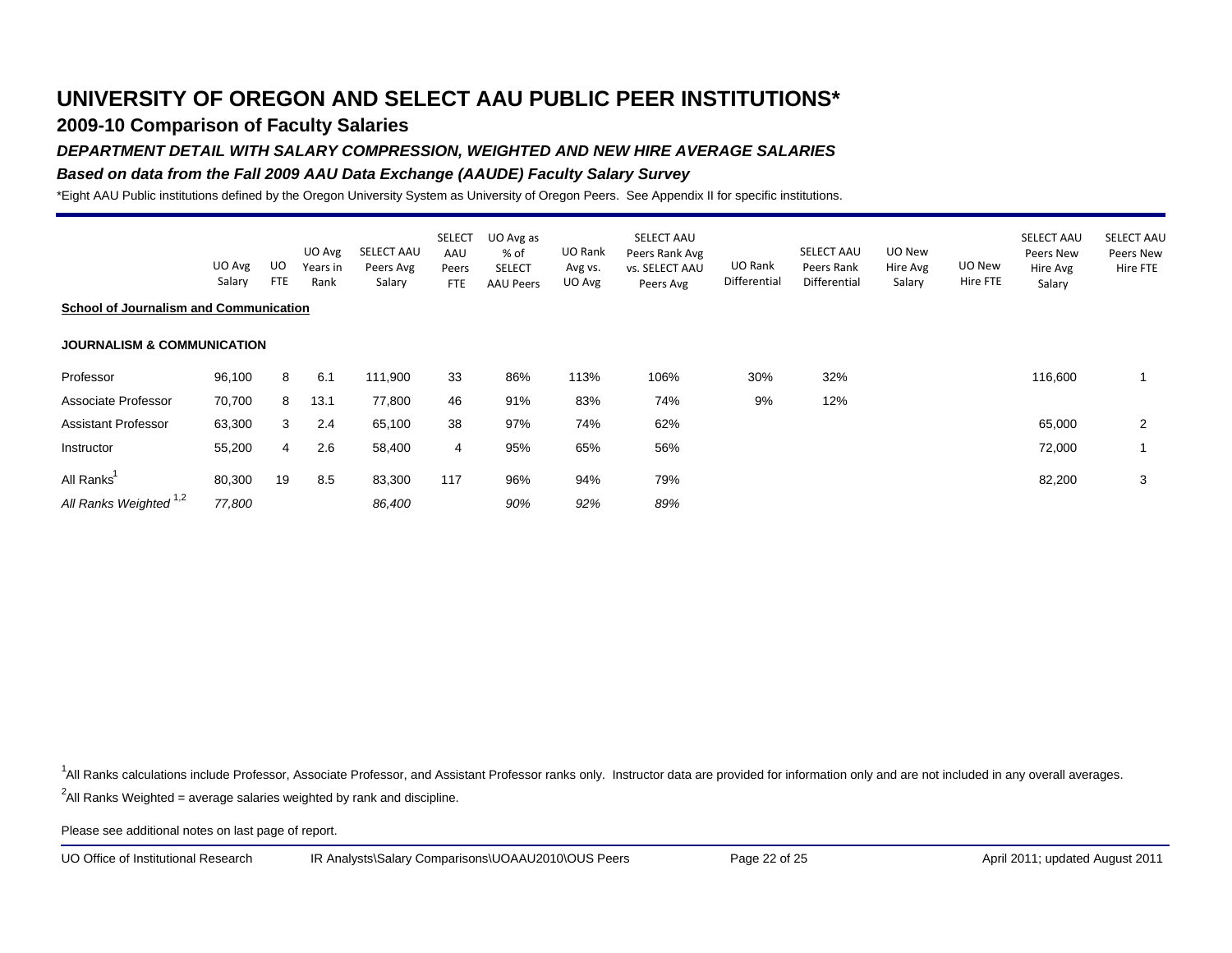### **2009-10 Comparison of Faculty Salaries**

### *DEPARTMENT DETAIL WITH SALARY COMPRESSION, WEIGHTED AND NEW HIRE AVERAGE SALARIES*

#### *Based on data from the Fall 2009 AAU Data Exchange (AAUDE) Faculty Salary Survey*

\*Eight AAU Public institutions defined by the Oregon University System as University of Oregon Peers. See Appendix II for specific institutions.

|                                                | UO Avg  | UO.        | UO Avg<br>Years in | SELECT AAU<br>Peers Avg | <b>SELECT</b><br>AAU<br>Peers | UO Avg as<br>% of<br><b>SELECT</b> | UO Rank<br>Avg vs. | SELECT AAU<br>Peers Rank Avg<br><b>vs. SELECT AAU</b> | UO Rank      | SELECT AAU<br>Peers Rank | UO New<br>Hire Avg | UO New         | SELECT AAU<br>Peers New<br>Hire Avg | SELECT AAU<br>Peers New<br>Hire FTE |
|------------------------------------------------|---------|------------|--------------------|-------------------------|-------------------------------|------------------------------------|--------------------|-------------------------------------------------------|--------------|--------------------------|--------------------|----------------|-------------------------------------|-------------------------------------|
| <b>School of Law</b>                           | Salary  | <b>FTE</b> | Rank               | Salary                  | <b>FTE</b>                    | <b>AAU Peers</b>                   | UO Avg             | Peers Avg                                             | Differential | Differential             | Salary             | Hire FTE       | Salary                              |                                     |
| <b>LAW</b>                                     |         |            |                    |                         |                               |                                    |                    |                                                       |              |                          |                    |                |                                     |                                     |
| Professor                                      | 146,600 | 12         | 12.5               | 191,600                 | 201                           | 77%                                | 172%               | 182%                                                  | 20%          | 54%                      |                    |                | 184,900                             | 6                                   |
| Associate Professor                            | 129,400 | 3          | 2.2                | 134,500                 | 58                            | 96%                                | 152%               | 128%                                                  | 25%          | $-2%$                    |                    |                | 133,000                             | 11                                  |
| <b>Assistant Professor</b>                     | 108,200 | 9          | 2.1                | 137,100                 | 18                            | 79%                                | 127%               | 130%                                                  |              |                          | 105,000            | 4              | 110,500                             | 1                                   |
| Instructor                                     | 67,800  | 3          | 3.5                | 62,900                  | 12                            | 108%                               | 79%                | 60%                                                   |              |                          |                    |                |                                     |                                     |
| All Ranks <sup>1</sup>                         | 130,100 | 24         | 7.3                | 176,100                 | 277                           | 74%                                | 153%               | 167%                                                  |              |                          | 105,000            | 4              | 149,100                             | 18                                  |
| All Ranks Weighted <sup>1,2</sup>              | 129,100 |            |                    | 156,400                 |                               | 83%                                | 152%               | 161%                                                  |              |                          |                    |                |                                     |                                     |
|                                                |         |            |                    |                         |                               |                                    |                    |                                                       |              |                          |                    |                |                                     |                                     |
| <b>LAW--Associate &amp; Assistant Combined</b> |         |            |                    |                         |                               |                                    |                    |                                                       |              |                          |                    |                |                                     |                                     |
| Professor                                      | 146,600 | 12         | 12.5               | 191,600                 | 201                           | 77%                                | 172%               | 182%                                                  | 39%          | 54%                      |                    |                | 184,900                             | 6                                   |
| Assoc/Assist Combined                          | 113,500 | 12         | 2.1                | 135,100                 | 76                            | 84%                                | 133%               | 128%                                                  |              |                          | 105,000            | 4              | 131,100                             | 12                                  |
| All Ranks <sup>1</sup>                         | 130,100 | 24         | 7.3                | 176,100                 | 277                           | 74%                                | 153%               | 167%                                                  |              |                          | 105,000            | $\overline{4}$ | 149,100                             | 18                                  |
| All Ranks Weighted 1,2                         | 129,100 |            |                    | 156,400                 |                               | 83%                                | 152%               | 161%                                                  |              |                          |                    |                |                                     |                                     |

*Note: Combined averages for associate and assistant professors are provided to allow comparison with institutions that use only two ranks for Law professors.*

<sup>1</sup>All Ranks calculations include Professor, Associate Professor, and Assistant Professor ranks only. Instructor data are provided for information only and are not included in any overall averages.  $^2$ All Ranks Weighted = average salaries weighted by rank and discipline.

Please see additional notes on last page of report.

UO Office of Institutional Research IR Analysts\Salary Comparisons\UOAAU2010\OUS Peers Page 23 of 25 April 2011; updated August 2011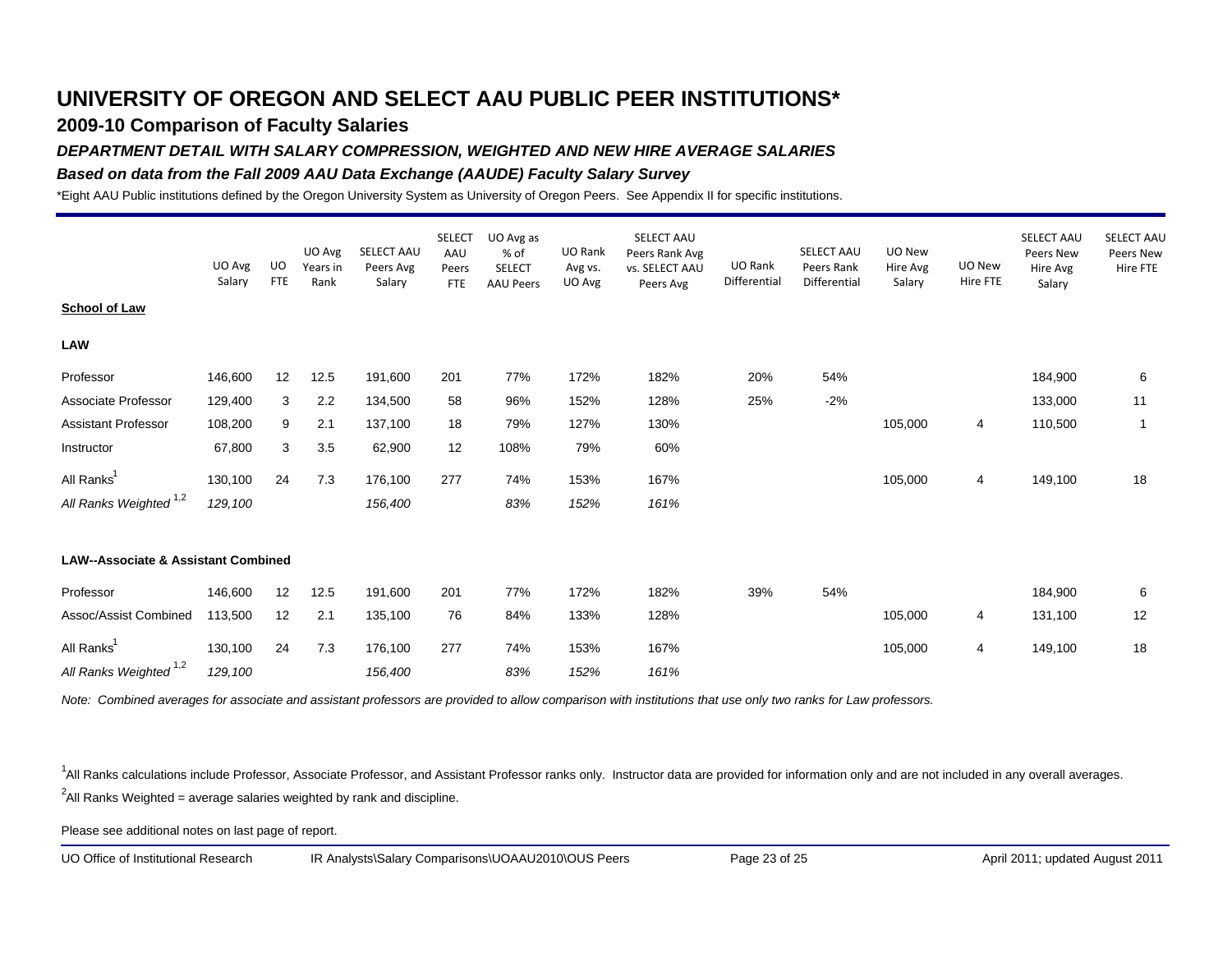## **2009-10 Comparison of Faculty Salaries**

#### *DEPARTMENT DETAIL WITH SALARY COMPRESSION, WEIGHTED AND NEW HIRE AVERAGE SALARIES*

#### *Based on data from the Fall 2009 AAU Data Exchange (AAUDE) Faculty Salary Survey*

\*Eight AAU Public institutions defined by the Oregon University System as University of Oregon Peers. See Appendix II for specific institutions.

|                                   | UO Avg | <b>UO</b>    | UO Avg<br>Years in | SELECT AAU<br>Peers Avg | <b>SELECT</b><br>AAU<br>Peers | UO Avg as<br>% of<br><b>SELECT</b> | UO Rank<br>Avg vs. | SELECT AAU<br>Peers Rank Avg<br>vs. SELECT AAU | UO Rank      | SELECT AAU<br>Peers Rank | UO New<br>Hire Avg | UO New         | SELECT AAU<br>Peers New<br>Hire Avg | <b>SELECT AAU</b><br>Peers New<br>Hire FTE |
|-----------------------------------|--------|--------------|--------------------|-------------------------|-------------------------------|------------------------------------|--------------------|------------------------------------------------|--------------|--------------------------|--------------------|----------------|-------------------------------------|--------------------------------------------|
|                                   | Salary | <b>FTE</b>   | Rank               | Salary                  | <b>FTE</b>                    | <b>AAU Peers</b>                   | UO Avg             | Peers Avg                                      | Differential | Differential             | Salary             | Hire FTE       | Salary                              |                                            |
| <b>School of Music and Dance</b>  |        |              |                    |                         |                               |                                    |                    |                                                |              |                          |                    |                |                                     |                                            |
| <b>DANCE</b>                      |        |              |                    |                         |                               |                                    |                    |                                                |              |                          |                    |                |                                     |                                            |
| Professor                         |        |              |                    | 86,900                  | 9                             |                                    |                    | 83%                                            |              | 17%                      |                    |                |                                     |                                            |
| Associate Professor               | 59,300 | 4            | 9.9                | 69,100                  | 5                             | 86%                                | 70%                | 66%                                            | 20%          | 10%                      |                    |                |                                     |                                            |
| <b>Assistant Professor</b>        | 42,500 | 2            | 0.6                | 58,500                  | 5                             | 73%                                | 50%                | 56%                                            |              |                          | 45,000             | $\overline{1}$ |                                     |                                            |
| Instructor                        | 41,100 | $\mathbf{1}$ | 9.9                |                         |                               |                                    | 48%                |                                                |              |                          |                    |                |                                     |                                            |
| All Ranks <sup>1</sup>            | 53,700 | 6            | 6.8                | 74,700                  | 19                            | 72%                                | 63%                | 71%                                            |              |                          | 45,000             | $\mathbf{1}$   |                                     |                                            |
| All Ranks Weighted <sup>1,2</sup> | 50,900 |              |                    | 72,300                  |                               | 70%                                | 60%                | 74%                                            |              |                          |                    |                |                                     |                                            |
| <b>MUSIC</b>                      |        |              |                    |                         |                               |                                    |                    |                                                |              |                          |                    |                |                                     |                                            |
| Professor                         | 75,200 | 9            | 6.9                | 102,700                 | 172                           | 73%                                | 88%                | 98%                                            | 18%          | 28%                      |                    |                | 137,100                             | $\overline{2}$                             |
| Associate Professor               | 60,200 | 16           | 8.7                | 73,700                  | 129                           | 82%                                | 71%                | 70%                                            | 11%          | 14%                      |                    |                | 80,300                              | $\mathbf{1}$                               |
| <b>Assistant Professor</b>        | 50,800 | 12           | 2.7                | 58,600                  | 76                            | 87%                                | 60%                | 56%                                            |              |                          | 48,500             | $\overline{2}$ | 59,300                              | $\boldsymbol{9}$                           |
| Instructor                        | 38,400 | 9            | 12.2               | 51,900                  | 8                             | 74%                                | 45%                | 49%                                            |              |                          |                    |                | 40,000                              | $\overline{1}$                             |
| All Ranks <sup>1</sup>            | 60,800 | 37           | 6.3                | 83,900                  | 377                           | 72%                                | 71%                | 80%                                            |              |                          | 48,500             | $\overline{2}$ | 74,000                              | 12                                         |
| All Ranks Weighted <sup>1,2</sup> | 62,800 |              |                    | 79,600                  |                               | 79%                                | 74%                | 82%                                            |              |                          |                    |                |                                     |                                            |

<sup>1</sup>All Ranks calculations include Professor, Associate Professor, and Assistant Professor ranks only. Instructor data are provided for information only and are not included in any overall averages.  $^2$ All Ranks Weighted = average salaries weighted by rank and discipline.

Please see additional notes on last page of report.

UO Office of Institutional Research IR Analysts\Salary Comparisons\UOAAU2010\OUS Peers Page 24 of 25 April 2011; updated August 2011